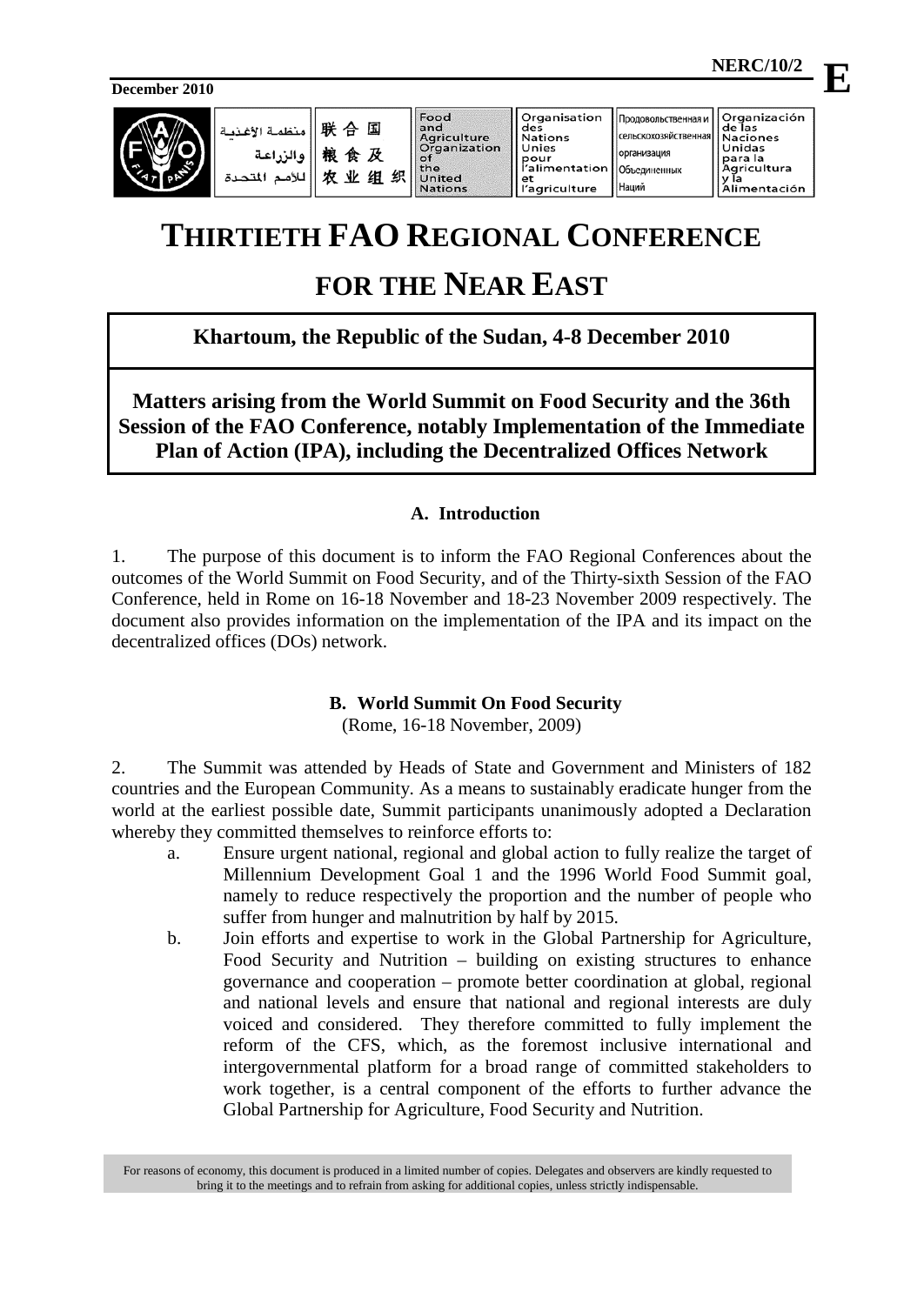- c. Reverse the decline in domestic and international funding for agriculture, food security and rural development in developing countries, and promote new investment to increase sustainable agricultural production and productivity, reduce poverty and work towards achieving food security and access to food for all.
- d. Proactively face the challenges of climate change to food security and the need for adaptation of, and mitigation in, agriculture, and increase the resilience of agricultural producers to climate change, with particular attention to small agricultural producers and vulnerable populations.

3. To achieve these strategic objectives, Summit participants agreed on the following Five Rome Principles for Sustainable Global Food Security:

**Principle 1**: Invest in country-owned plans, aimed at channelling resources to well designed and results-based programmes and partnerships.

**Principle 2:** Foster strategic coordination at national, regional and global level to improve governance, promote better allocation of resources, avoid duplication of efforts and identify response-gaps.

**Principle 3**: Strive for a comprehensive twin-track approach to food security that consists of: direct action to immediately tackle hunger for the most vulnerable; and medium and long-term sustainable agricultural, food security, nutrition and rural development programmes to eliminate the root causes of hunger and poverty, including through the progressive realization of the right to adequate food.

**Principle 4**: Ensure a strong role for the multilateral system by sustained improvements in efficiency, responsiveness, coordination and effectiveness of multilateral institutions.

**Principle 5**: Ensure sustained and substantial commitment by all partners to investment in agriculture and food security and nutrition, with provision of necessary resources in a timely and reliable fashion, aimed at multi-year plans and programmes.

The declaration of the Summit made specific reference to the needed support to regional development frameworks such as the Comprehensive African Agriculture Development Programme (CAADP) under NEPAD, the "Latin America and the Caribbean Without Hunger 2025" initiative, the "ASEAN Integrated Food Security Framework" and the "Riyadh Declaration to Enhance Arab Cooperation to Face World Food Crises".

# **C. The Thirty-sixth Session of the FAO Conference**

(Rome, 18-23 November, 2009)

4. The Conference covered a range of topics related to technical matters, programme and budget issues, and the work of various committees. The outcome of these deliberations is summarized below with the full text of the Report of the 36<sup>th</sup> Conference, C 2009/REP, available at: www.fao.org/docrep/meeting/018/k6821E02.pdf.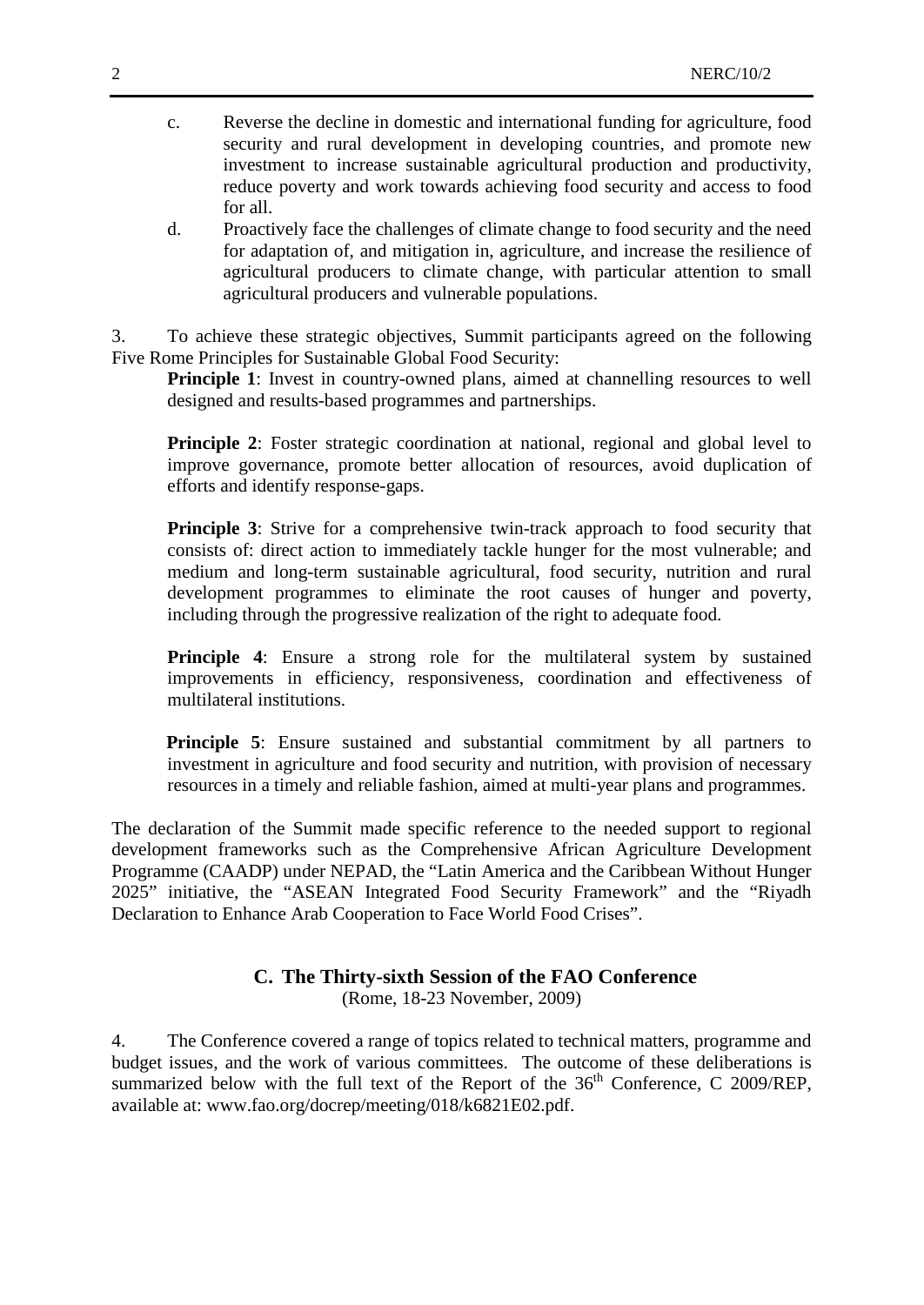#### *Review of the State of Food and Agriculture*

5. Members commented on the global agricultural and food security situation and on the theme selected for the general debate: preparedness and effective response to food and agricultural threats and emergencies.

6. The Conference noted with great concern the recent sharp deterioration in the global food security situation, as the food crisis and the subsequent financial and economic crisis had combined to push the estimated number of undernourished in the world to more than one billion people in 2009. The Conference reiterated the urgency of action aimed at reversing this trend and moving onto a path of sustained reductions in levels of global hunger.

7. The Conference recognized that the task of eliminating world hunger would have to be confronted in a context of additional ever more pressing challenges, including those of feeding a growing world population, which was projected to reach 9 billion people by 2050, of meeting increasing demand for bio-fuels, with the consequent pressures on natural resources, as well as the need to ensure sustainable management of the limited natural resource base.

8. The major threats posed by climate change, which risked jeopardizing the food security of large parts of the world's poorest and most vulnerable populations and nations, were underlined. The Conference called for global agriculture to confront the dual challenge of adapting to climate change and contributing to mitigation. Sustained efforts in research and technological innovation were called for to achieve this objective.

9. The Conference underlined that eliminating hunger, while addressing the other major challenges facing global agriculture, would require a significant stepping-up of national and international investments, public and private, in agriculture as well as food security and nutrition.

10. Several delegations also stressed the importance of a free and fair rules-based trading system as an essential component of combating hunger and poverty, and for avoiding a repetition of the recent food crisis. Calls were made for a successful conclusion of the Doha Round of Multilateral Trade Negotiations.

11. The Conference also underlined the need for effective international coordination and governance for food security. It emphasized the importance of the Global Partnership for Agriculture, Food Security and Nutrition with the Committee on World Food Security (CFS) as a central component. In this context, it made special reference to the role of a reformed CFS in providing a platform for discussion and coordination to strengthen collaborative efforts among all involved parties.

12. At the technical level, the Conference stressed the need for coordination between UN Agencies as well as other international bodies involved in the efforts towards hunger reduction and agricultural and rural development. Specific reference was made to the need for effective coordination among the Rome-based Agencies.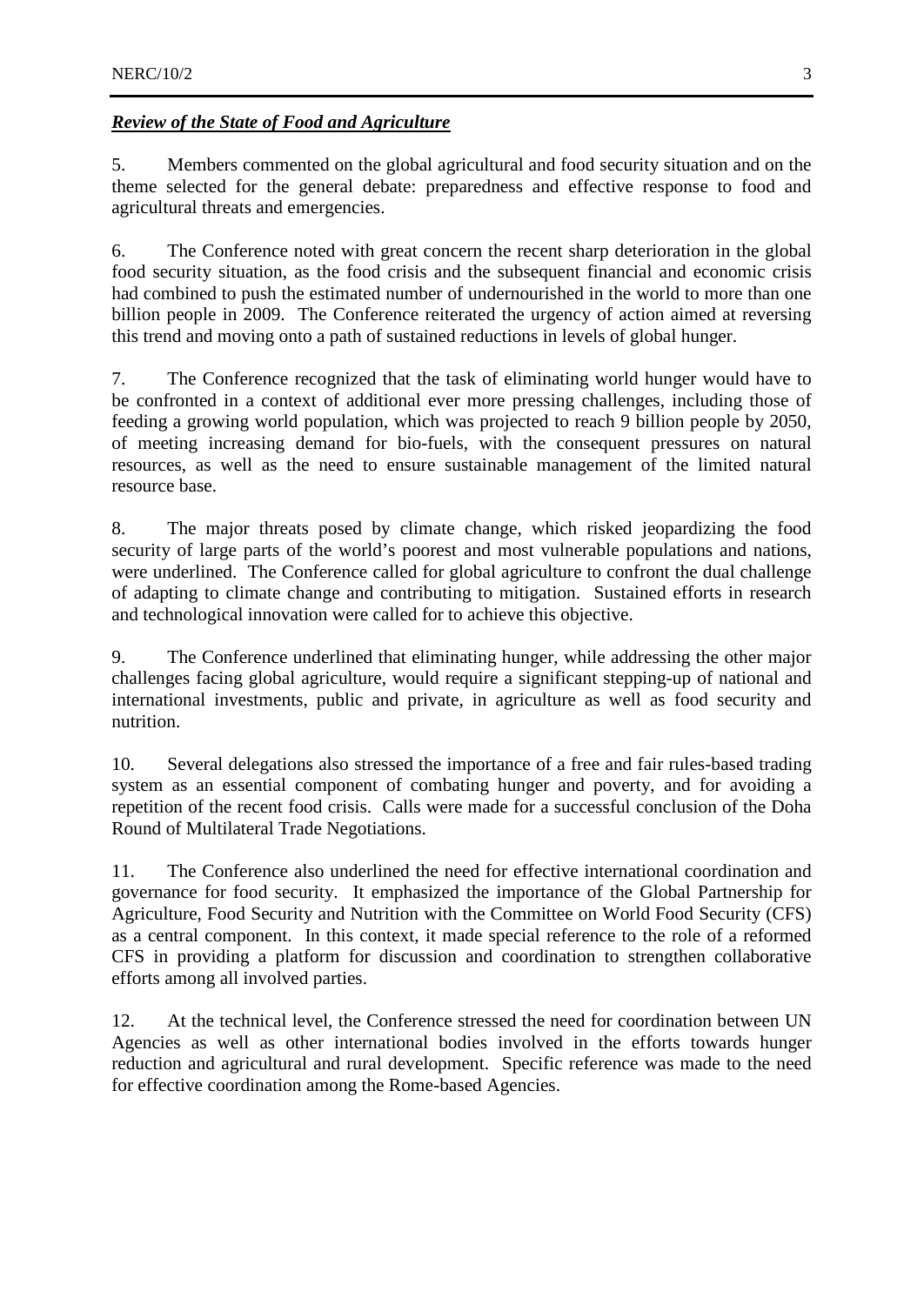#### *Substantive and Policy Matters in Food and Agriculture*

13. The Conference reviewed the work done in, and provided guidance on, a number of areas of work of the Organization.

14. *Global Strategy for Agricultural and Rural Statistics.* The Conference welcomed the high quality of the Global Strategy for Agricultural and Rural Statistics, which took into account the findings and recommendations of the recent Independent Evaluation of FAO's Role and Work in Statistics. The Conference recognized that the Global Strategy was essential for the improvement of agricultural and rural statistics and to meet the new and emerging demands in statistics for development policies in the twenty-first century.

15. *Interim Report on the Triennial Comprehensive Policy Review (TCPR) of Operational Activities for Development of the United Nations System.* The Conference welcomed the second Interim Report submitted by the FAO Secretariat and encouraged FAO to continue working towards increased UN System-wide coherence in accordance with established mandates, harmonization, effectiveness and efficiency, while bearing in mind that national ownership, priorities and execution represented cornerstones of the development process. Members also welcomed FAO's efforts to enhance its collaboration and partnerships at the field level including in the ongoing Delivering as One pilot process, while noting that the independent evaluation of this pilot initiative was still pending and that intergovernmental discussions in the UN General Assembly were still ongoing. In addition, the Conference noted FAO's strong commitment to the simplification and harmonization of business practices; to strengthening issues related to agriculture, food security and rural development in the United Nations Development Assistance Framework (UNDAF); as well as to the effective functioning of the Resident Coordinator System. The Conference recognized the TCPR as the basis for enhancing cooperation in the UN System, including between the Rome-based Agencies (IFAD, WFP and FAO).

16. *Global Plan of Action for Animal Genetic Resources.* The Conference reaffirmed its commitment to the *Interlaken Declaration on Animal Genetic Resources* and stressed the urgent need for the implementation of the *Global Plan of Action for Animal Genetic Resources*, to contribute to global food security and sustainable rural development, to respond to global environmental challenges, in particular related to climate change, and to help achieve the Millennium Development Goals 1 and 7. It recommended that FAO, in its livestock programme, emphasize the linkages between the management of animal genetic resources, animal health, livestock policies and institutions for poverty alleviation, biodiversity and climate change adaptation and mitigation. The Conference appealed to all Members and relevant international mechanisms, funds and bodies to give due priority and attention to the effective allocation of predictable and agreed resources for the *Global Plan of Action*. It further requested that FAO ensure adequate Regular Programme support for the implementation of the *Global Plan of Action*.

17. *International Year of the Potato 2008 (IYP).* The Conference noted with appreciation FAO's work, in collaboration with the International Potato Center (CIP) and other key partners, to focus world attention on the importance of the potato *(Solanum tuberosum)* in providing food security and alleviating poverty by implementing IYP activities. The Conference underlined the key role played by FAO in the exchange of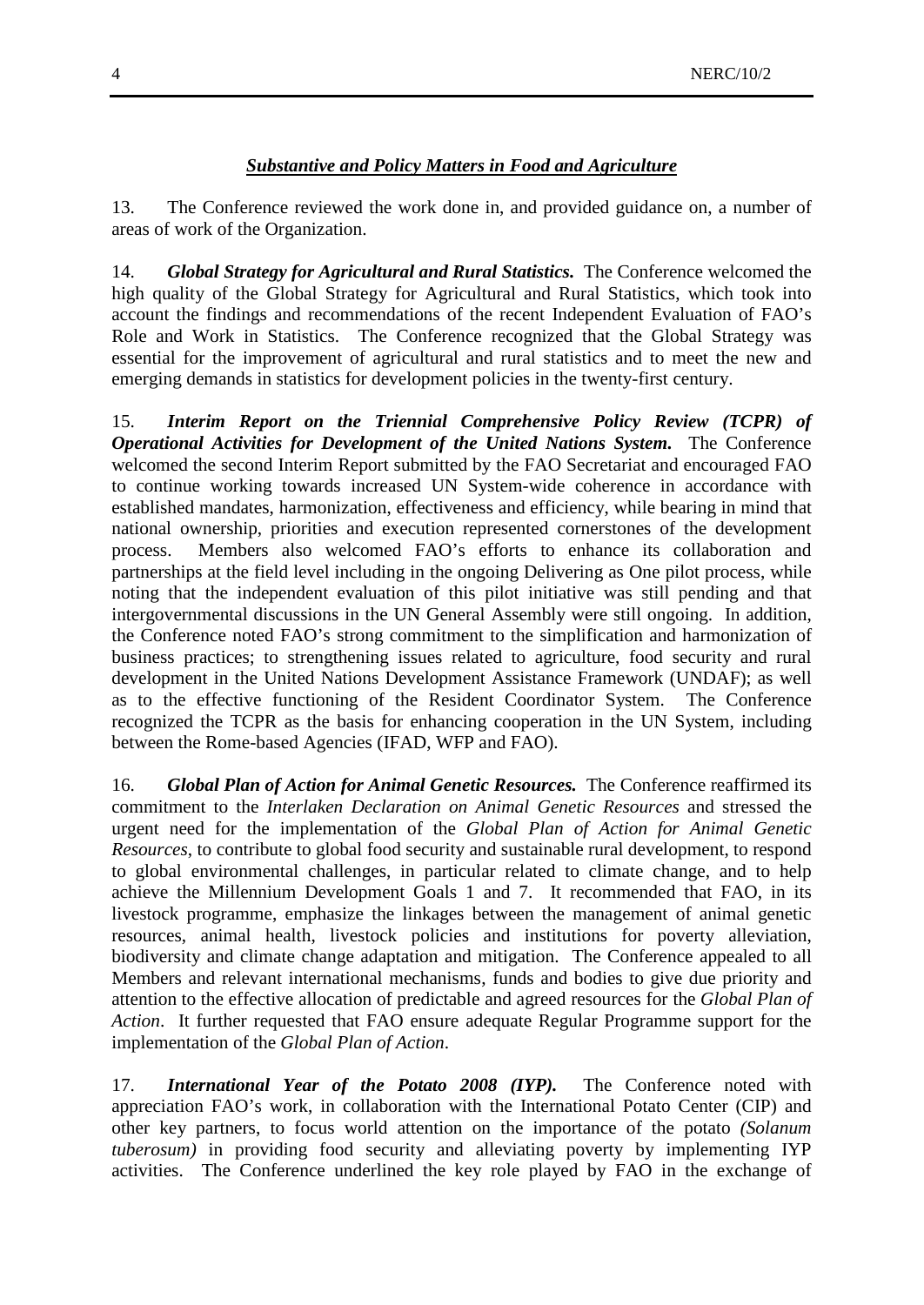knowledge on the potato and for enhancing civil society and private sector involvement in making a greater contribution to the potato industry in developing countries.

18. *Commission on Genetic Resources for Food and Agriculture.* The Conference encouraged FAO to accord high priority within its Regular Programme to the implementation of the Commission's Multi-Year Programme of Work and endorsed the *Strategic Plan 2010- 2017*. The Conference also endorsed the establishment of an Intergovernmental Technical Working Group on Forest Genetic Resources and invited the Director-General to review the role of the Panel of Experts on Forest Gene Resources. The Conference requested FAO to publish and distribute widely the *Second Report on the State of the World's Plant Genetic Resources for Food and Agriculture*.

#### *Programme and Budgetary Matters*

19. *Programme Implementation Report 2006-2007.* The Conference was generally satisfied that delivery under the Regular Programme had fully utilized the budgeted resources and implemented the Programme of Work for 2006-07. The Conference noted that under the Immediate Plan of Action (IPA) a new results-based implementation monitoring and reporting system was developed for the 2010-11 biennium to provide key performance information to Members, for further enhancing oversight as well as contributing to the planning and budgeting process. The Conference underlined the need for consultation with the relevant Governing Bodies in order to ensure that the new Report fully respond to the expectations of Membership in this regard.

20. *Programme Evaluation Report 2009.* The Conference appreciated the quality of the document in its improved format and the efforts made to enhance learning from evaluation and improving impact evaluation, including increased consultation with stakeholders and a more systematic feedback from evaluation to programming. It stressed the need to maintain balance in evaluation work between normative activities and the field programme, and noted the increased receptivity of FAO Management to the recommendations of major evaluations.

21. *FAO Strategic Framework 2010-19.* The Conference endorsed the Strategic Framework 2010-19, recalling that it represented the outcome of extensive consultation and discussion among Members and with the Secretariat over many months. The Conference also stressed the importance of mutual commitment on the part of Members and the Secretariat to the accomplishment of the goals and objectives expressed in the Strategic Framework. It underlined the importance of reviewing the Strategic Framework every four years for adaptation to any new challenges and opportunities. It appreciated that this new framework will further strengthen closer and broader collaboration with other UN Agencies and thus contributes to greater coherence within the UN system.

22. *Medium Term Plan 2010-13, and Programme of Work and Budget 2010-11.* The Conference endorsed the Medium Term Plan 2010-13, including its frameworks for Organizational Results. It emphasized the need for improvements in prioritization, the formulation of performance indicators, baselines and targets, and the implementation of results monitoring and reporting through review by the Technical Committees and Regional Conferences, as well as the Programme and Finance Committees and Council. The Conference also welcomed the integrated planning and presentation of Assessed and Voluntary Contributions in the Programme of Work and Budget 2010-11. Caution was raised against over-reliance on Voluntary Contributions for Regular Programme activities. The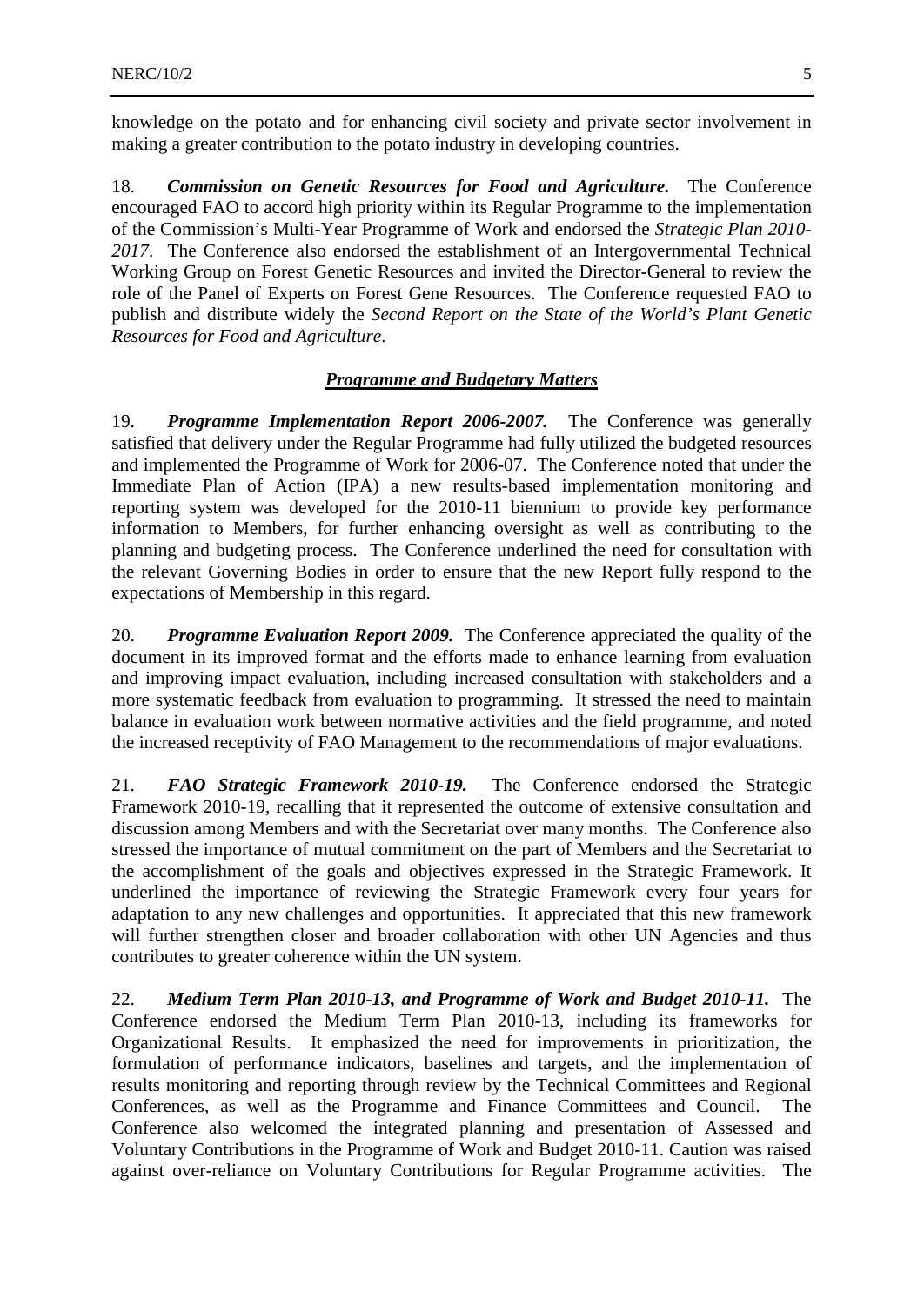Conference clarified that, while both unidentified further efficiency savings and one-time savings needed to be achieved, the distinction was that the former required measures to attain recurring savings in 2010-11 and thereafter, while the latter should comprise initiatives aimed at realizing one-time, fortuitous savings only in the 2010-11 biennium. It requested that measures for unidentified further efficiency savings and one-time savings include in particular actions aimed at containing the costs of non-staff human resources and official travel, while protecting the delivery of the technical and economic programmes of the Organization. The Conference adopted Resolution 3/2009 – Budgetary Appropriations 2010- 11 – as shown in Annex I.

# *Constitutional and Legal Matters – Amendments to the Basic Texts*

23. The Conference acknowledged with appreciation the very significant work accomplished on the revision of the Basic Texts required for the implementation of the IPA and commended all parties involved in the process. The Conference noted that the governance reform, as prescribed by the IPA, involved the adoption of a set of amendments to the Constitution, the General Rules of the Organization and the Financial Regulations, as well as a number of Resolutions clarifying the functions of the Governing Bodies and other governance processes, such as the reform of Programming, Budgeting and Results-Based Monitoring System. The Conference adopted the amendments to the Constitution, the General Rules of the Organization and to the Financial Regulations proposed by the Council at its Hundred and Thirty-sixth Session (Annex II).

# *Follow-up to the Conference Directives*

- 24. The Conference called for a series of follow-up actions. In particular, it requested:
	- the Secretariat to ensure adequate Regular Programme support for the implementation of the *Global Plan of Action for Animal Genetic Resources* adopted by the Commission on Genetic Resources for Food and Agriculture.
	- the Commission on Genetic Resources for Food and Agriculture to continue overseeing and assessing the implementation of the *Global Plan of Action for Animal Genetic Resources* and to regularly report back to the Conference on the status of implementation of the *Global Plan of Action*.
	- the Committee on Fisheries (COFI) to provide further prioritization of the Programme of Work at the next Session of COFI.
	- the Committee on Forestry (COFO) to ensure that future sessions of COFO discuss priorities for FAO's support to Members in forestry.
	- the Secretariat to continue to help Members strengthen their capacities to develop effective responses to climate change mitigation and adaption with regard to forestry.
	- the Secretariat to prepare a report on the state of the world's forest genetic resources as a contribution to the agreed work plan of the Commission on Genetic Resources for Food and Agriculture.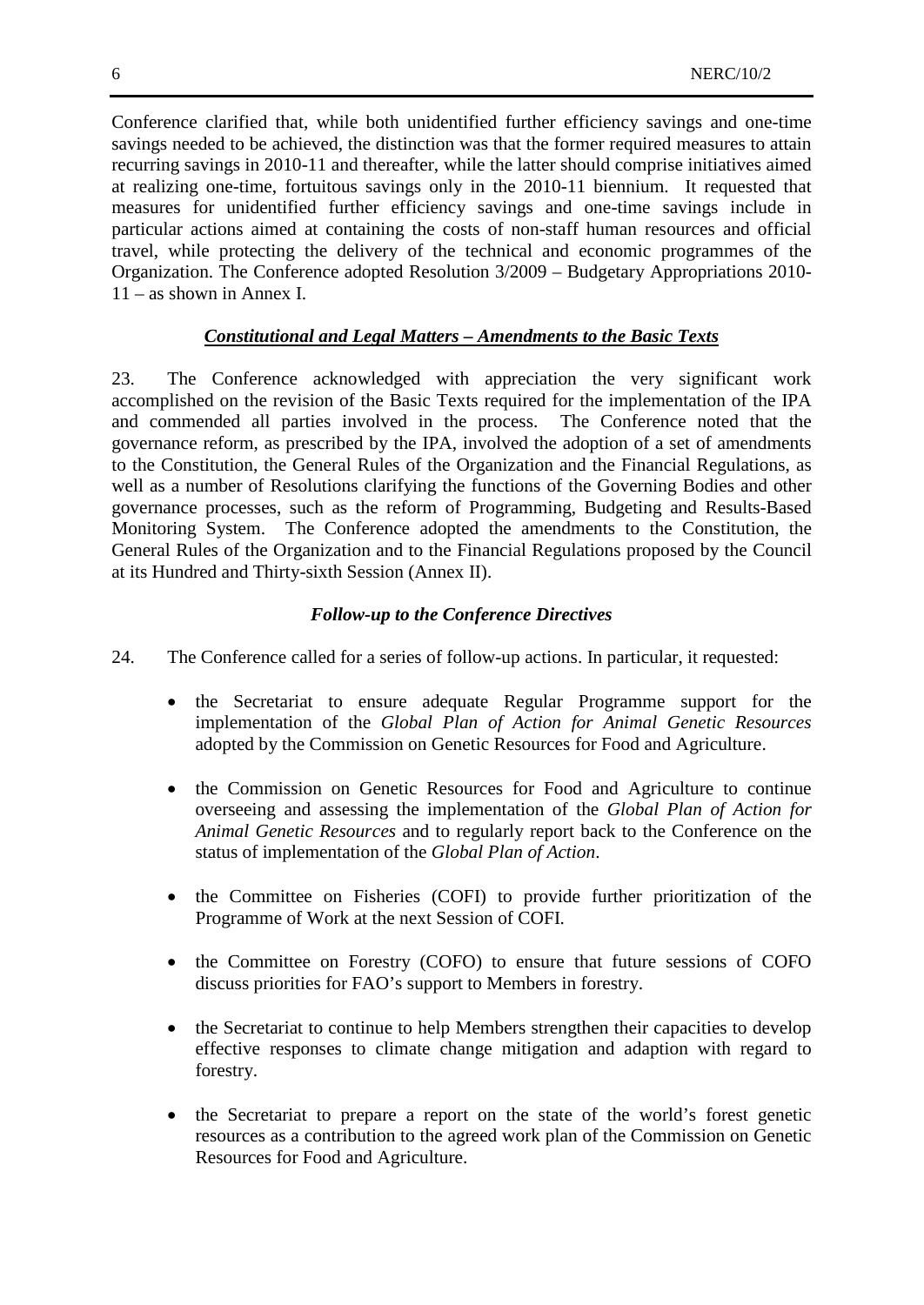- the Secretariat to present a priority paper for the Programme of Work and Budget 2012-13 at the  $22<sup>nd</sup>$  Session of the Committee on Agriculture.
- the Secretariat to ensure that measures for unidentified further efficiency savings and one-time savings include in particular actions aimed at containing the costs of non-staff human resources and official travel, while protecting the delivery of the technical and economic programmes of the Organization.
- the Director-General to report to the Finance Committee on on-going adjustments to the Programme of Work for unidentified further efficiency gains and one-time savings amounting to USD 22,800,000.
- the Secretariat to harmonize the proposed amendments to the General Rules of the Organization for the reform of the CFS with those regarding the implementation of the IPA, especially as regards Rule XXXIII of the General Rules of the Organization.
- the Commission on Genetic Resources for Food and Agriculture to report on its work to future sessions of the Conference.
- the Secretariat to publish and distribute widely the *Second Report on the State of the World's Plant Genetic Resources for Food and Agriculture*.
- the Director-General to bring Resolution 18/2009 "*Policies and arrangements for Access and Benefit-sharing for Genetic Resources for Food and Agriculture*" to the attention of the Executive Secretary of the Convention on Biological Diversity.

# **D. Implementation Of The Immediate Plan Of Action**

25. At its 35th session in November 2008, the Conference approved the Immediate Plan of Action (IPA) for FAO Renewal and established a time-bound Conference Committee (CoC-IEE) for continued follow-up to the Independent External Evaluation of FAO. The IPA is a five year programme of FAO reform from 2009 until 2013.

#### *Overall Progress in 2009*

26. The outgoing Independent Chairperson of Council, Professor Noori Naeini, at Conference in November 2009 appreciated the significant progress that had been made in implementing the IPA in 2009. He highlighted as noteworthy achievements the establishment of resultsbased management, the move towards a results-based culture, progress in decentralization, delegation of responsibility, organizational restructuring and streamlining, greater attention to improved human resource management, and more effective governance. He also referred to other successful outcomes over the year, such as the launch of FAO's Internal Vision Statement demonstrating that staff is "proud to work for FAO". He also observed that such notable progress could not have been accomplished without the spirit of trust and increased collaboration between the Membership and the Management of FAO in jointly endeavouring to move forward with the reform of the Organization. He noted that considerable efforts were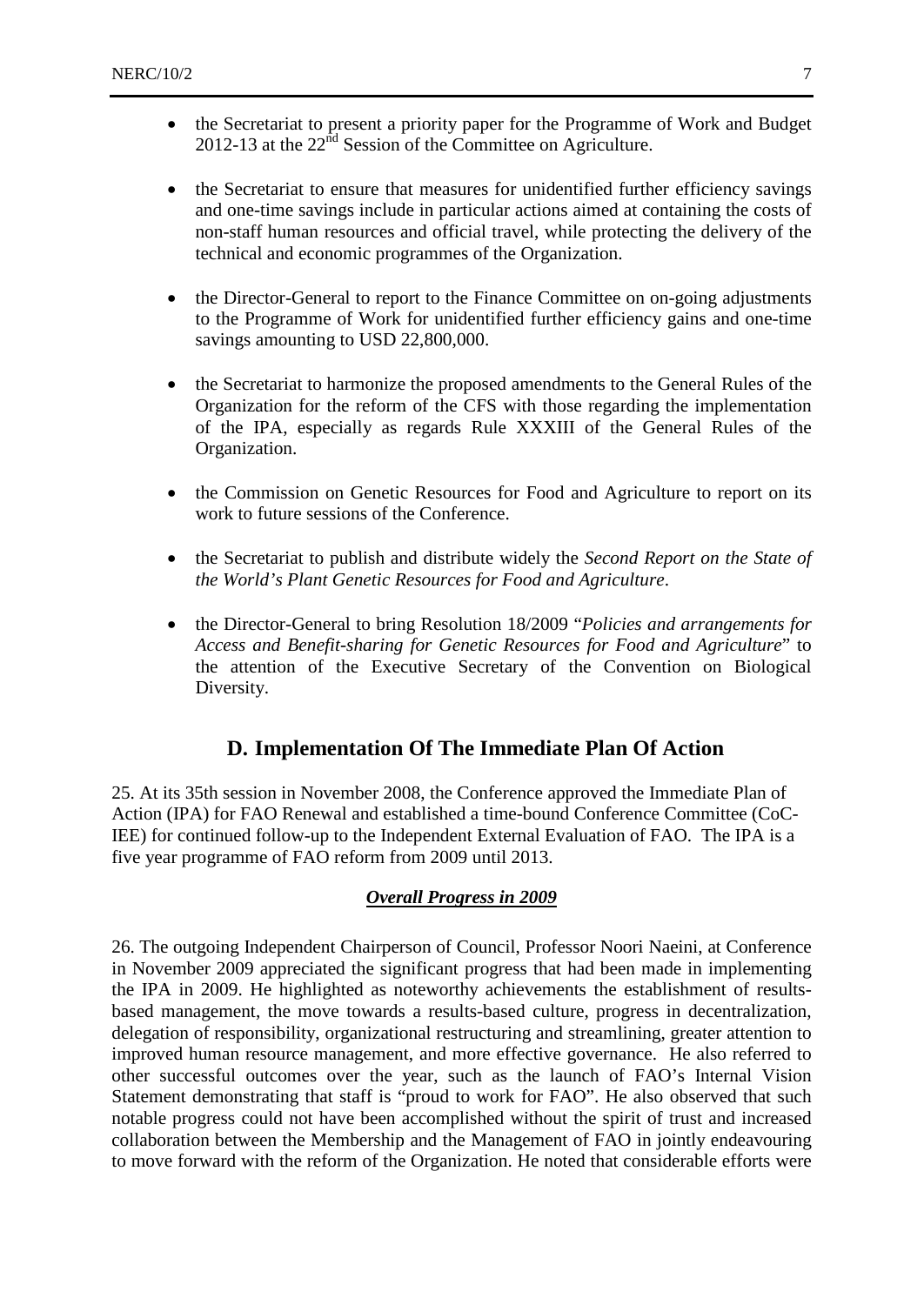-

still needed in the future, and that the CoC-IEE would play a key oversight role.

27. The 2009 Conference, in Resolution 4/2009, noted with appreciation that major progress has been achieved in implementing many IPA actions in the course of 2009, along with related recommendations from the Root and Branch Review of administrative processes. It recognized that FAO renewal will continue to entail considerable efforts to carry out large and complex IPA projects in 2010-11, and to ensure long-term integration of culture change in the overall reform of the Organization. It acknowledged the spirit of collaboration and trust that has prevailed between the Membership and the Management of FAO in conducting the reform process as a joint endeavour, with full engagement and interactive participation of the Members, constant support of the Director-General, and committed involvement of the staff across the Organization.

#### *IPA Actions in 2010/11*

28. In approving the Budgetary Appropriations for 2010-11 (CR 4/2009), the Conference provided full funding for implementation of the IPA reform programme planned in the Programme of Work and Budget 2010-11.The IPA reform programme for 2010-11 comprises, *inter alia*, implementation of a number of large, complex projects that will impact on the daily work of many FAO staff. IPA actions will predominantly fall into the five following areas:

- *Focus on Member needs through results-based programming, monitoring, reporting*  and resource mobilization<sup>[1](#page-7-0)</sup>: The Organization will develop monitoring and reporting systems to provide key performance information to Members and further enhance the new planning and budgeting model. An organization-wide rollout of the staff appraisal system (PEMS) will be undertaken in 2010-11 to complete the "accountability link" between FAO Strategic Objectives and individual staff performance. Emphasis will be given to prioritization of the technical work of the Organization, which is an ongoing exercise that needs to be actively pursued throughout the first full cycle of results-based planning in 2010-11. A Resource Mobilization and Management Strategy, comprising Impact Focus Areas, National Medium Term Priority Frameworks, and regional and subregional areas of priority action, will be implemented. This will also help ensure that voluntary contributions focus on the agreed results frameworks and improve Governing Body monitoring and oversight.
- *Functioning as one Organization by aligning structures, roles and responsibilities to the results framework*: The Headquarters structure will continue to be refined, and the Organization will invest in the essential infrastructure to enable staff in the Decentralized Offices to be able to use the same corporate tools and facilities as their colleagues in Headquarters. The Organization will also double the number of staff rotating between Headquarters and the Decentralized Offices to ensure the flow of knowledge and expertise between offices, and enrich the experiences and knowledge of the staff. Further clarifications of the functions of some units will be required to ensure that the Organization functions as one. FAO's partnerships will be enhanced and renewed, pursuing the possibilities for further joint activities and collaborative

<span id="page-7-0"></span><sup>&</sup>lt;sup>1</sup> Report of the CoC-IEE on the Immediate Plan of Action for FAO Renewal - C 2009/7, paragraph 72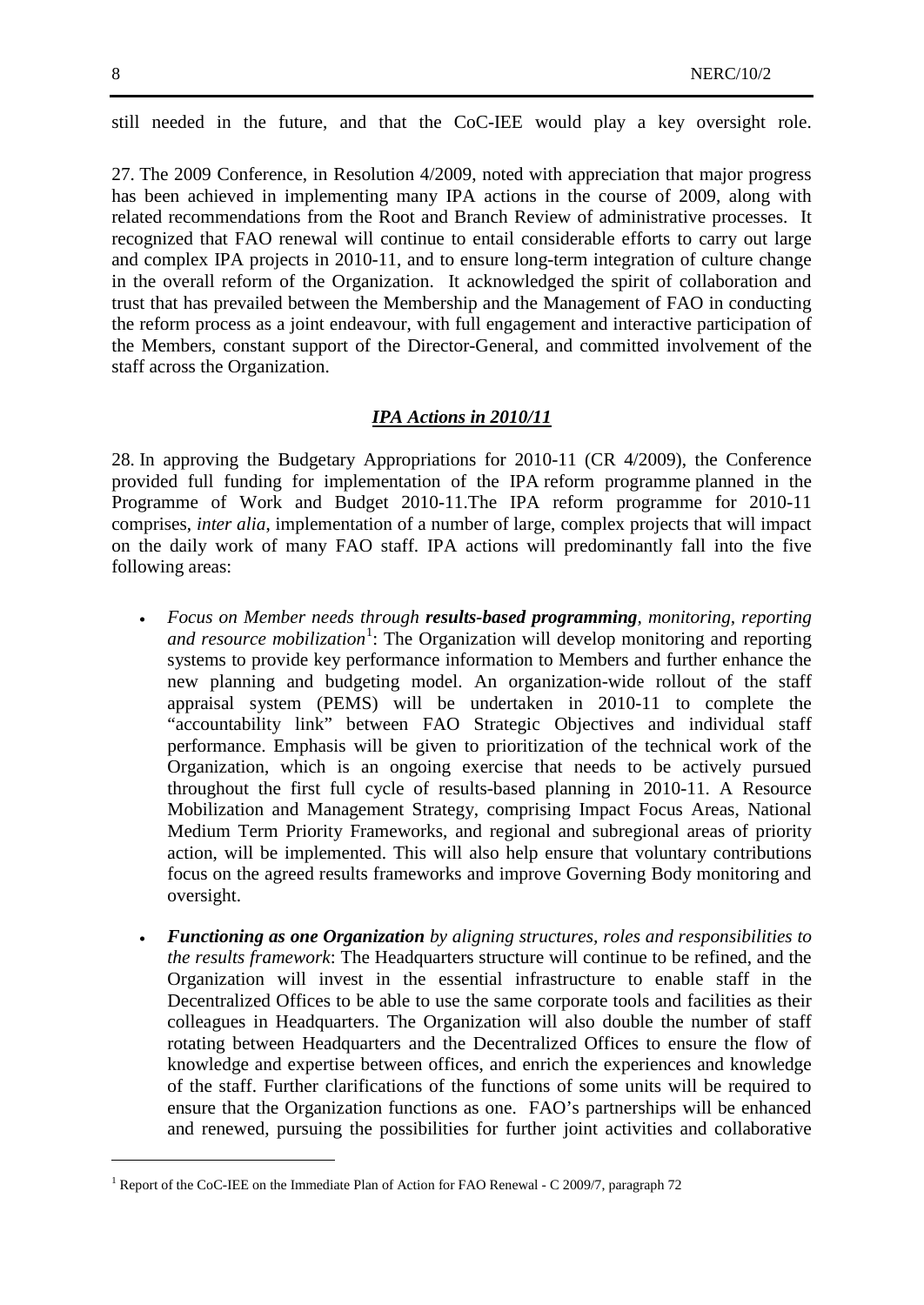arrangements with the Rome-based agencies and the United Nations system, as well as the private sector and civil society organizations.

- *Optimizing human resources through Human Resources policy, practice and culture change*: The Organization will fully develop a consistent system for the recruitment and development of young professionals, and invest in additional professional staff in the Human Resources Management Division. Important initiatives such as the staff rotation policy and the roll out of the Performance Evaluation and Management System will be carried out. Culture change activities will focus on monitoring the implementation of FAO's Internal Vision and ensuring the integration of culture change in the overall reform process.
- *Efficient use of Member contributions through reform of administrative and management systems*: The recommendations of the external Root and Branch review of administrative and support functions have been fully integrated in the IPA actions, including a number of activities to streamline and improve administrative processes. The functioning of the Shared Services Centres will be enhanced and the review and further automation of the registry function will commence. The new printing and distribution unit will be established and a range of improvements to headquarters and field procurement processes will be introduced. Administrative processes will continue to be streamlined, taking into consideration the results of the external review of the administrative activities of the Office of the Director-General. A pilot enterprise risk management project will be completed, which will assess FAO's current risk management structure/framework, identify gaps and inform the development of an Organization-wide Enterprise Risk Management Framework, which will contain the necessary elements to continuously improve the Organization's risk management capabilities. The implementation of International Public Sector Accounting Standards (IPSAS) will improve financial reporting, leading to increased confidence among Members and Donors. In addition, improved policies, processes and information systems in field locations will significantly improve the quality of financial information available to staff in DOs, supporting improved decision-making and risk management.
- *Improved articulation of Member needs through effective governance and oversight*: The evaluation function will be further strengthened, including in its advisory role on results-based management, programming and budgeting. Multi-year programmes of work for the Council, the Council Committees and the Regional Conferences will be further defined and prepared. The functions and Terms of Reference for the proposed Ethics Committee will remain under review of the relevant Governing Bodies.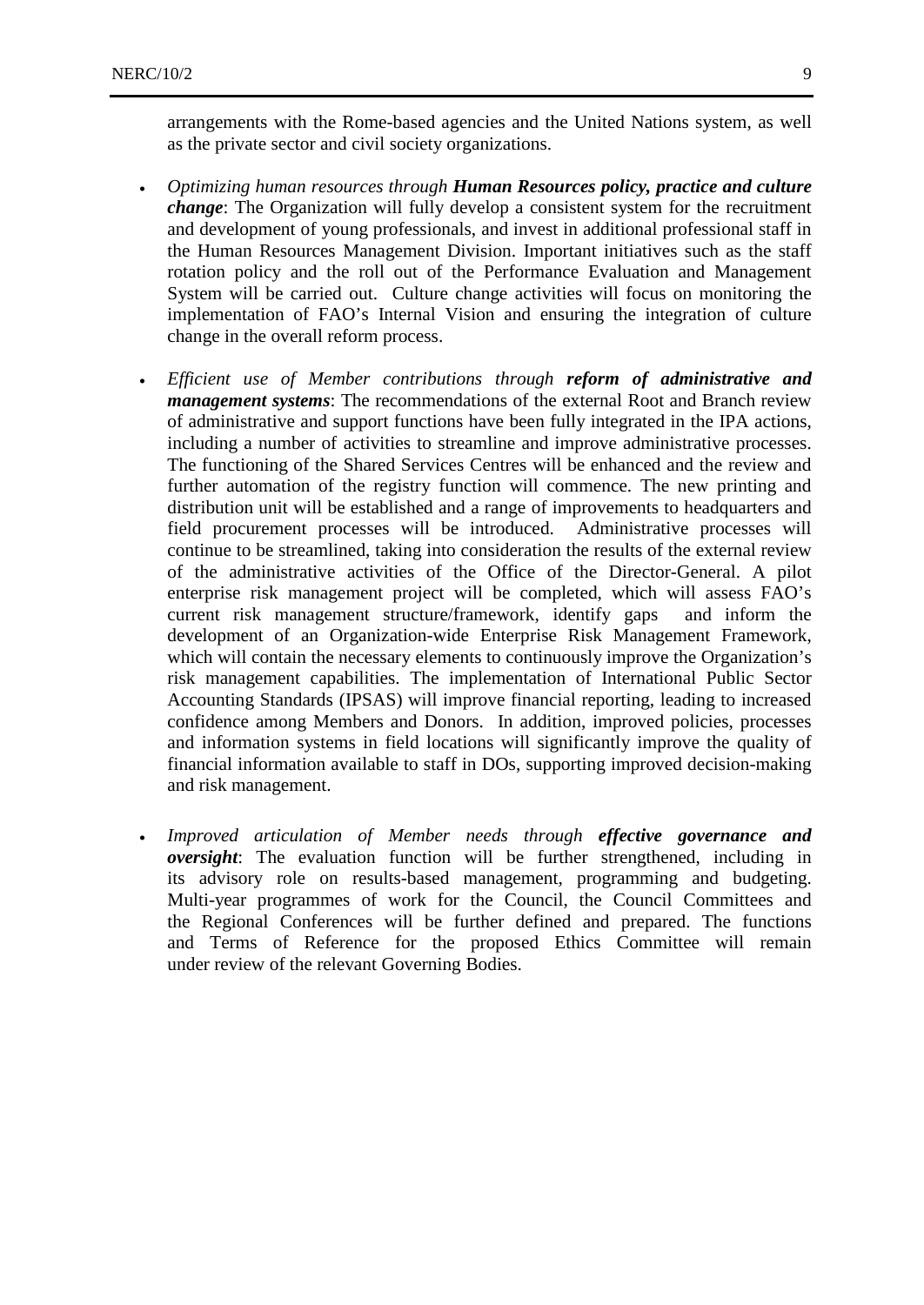# **E. The Impact Of Reform On The Decentralized Offices Network**

29. The IPA re-iterated the need for FAO to maintain a strong decentralized presence to help achieve its strategic objectives, to flexibly provide services to members and to function effectively as a knowledge organization. FAO Management was also requested to delegate increased responsibility to the DOs and to include DOs staff in the Organization's resultsbased performance assessment system. In addition, the IPA requested substantial change in FAO's governance structure, including making the Regional Conferences a part of the Governing Bodies. In 2009, Members took a strong interest in decentralization and the topic was covered at four formal and two informal meetings.

## *IPA actions Directly Impacting Decentralization*

30. The relevant IPA matrix covers 15 actions. Of these, six have been completed and nine are under implementation; of the latter, progress on three is contingent upon action by Member States (see Annex III). The main changes implemented as a result of these IPA actions are:

- Greater involvement of Regional Offices in decision-making, programming and budgeting for the Organization. This includes the transfer of primary reporting lines for FAO Representatives and technical officers in the region to the heads of the Regional Offices.
- Administrative streamlining to support improved functioning of DOs with substantially greater authority handed over to Country Offices.
- Progressively adjusting the skills mix of, and training for, Regional and Subregional Offices technical staff in accordance with evolving (sub) regional needs and priorities.
- Introducing a benchmarking and performance-based reporting and monitoring system for DOs.
- Upgrading the ICT infrastructure and systems in the DOs to enable them to use the same corporate tools and facilities as Headquarters.

## *Other Reforms Affecting the DOs Network*

31. The effectiveness of decentralization is inextricably intertwined with progress in a range of other areas of the IPA such as reform of programming and budgeting, the smooth roll-out of the decentralization of TCP, resource mobilization, adoption of International Public Sector Accounting Standards (IPSAS), reform of Regional Conferences, Headquarters restructuring, culture change and administrative and human resources management reform. Many of the IPA's change initiatives will also have significant impact on the decentralization process (see Annex IV). Some of the key aspects of these changes are summarized below: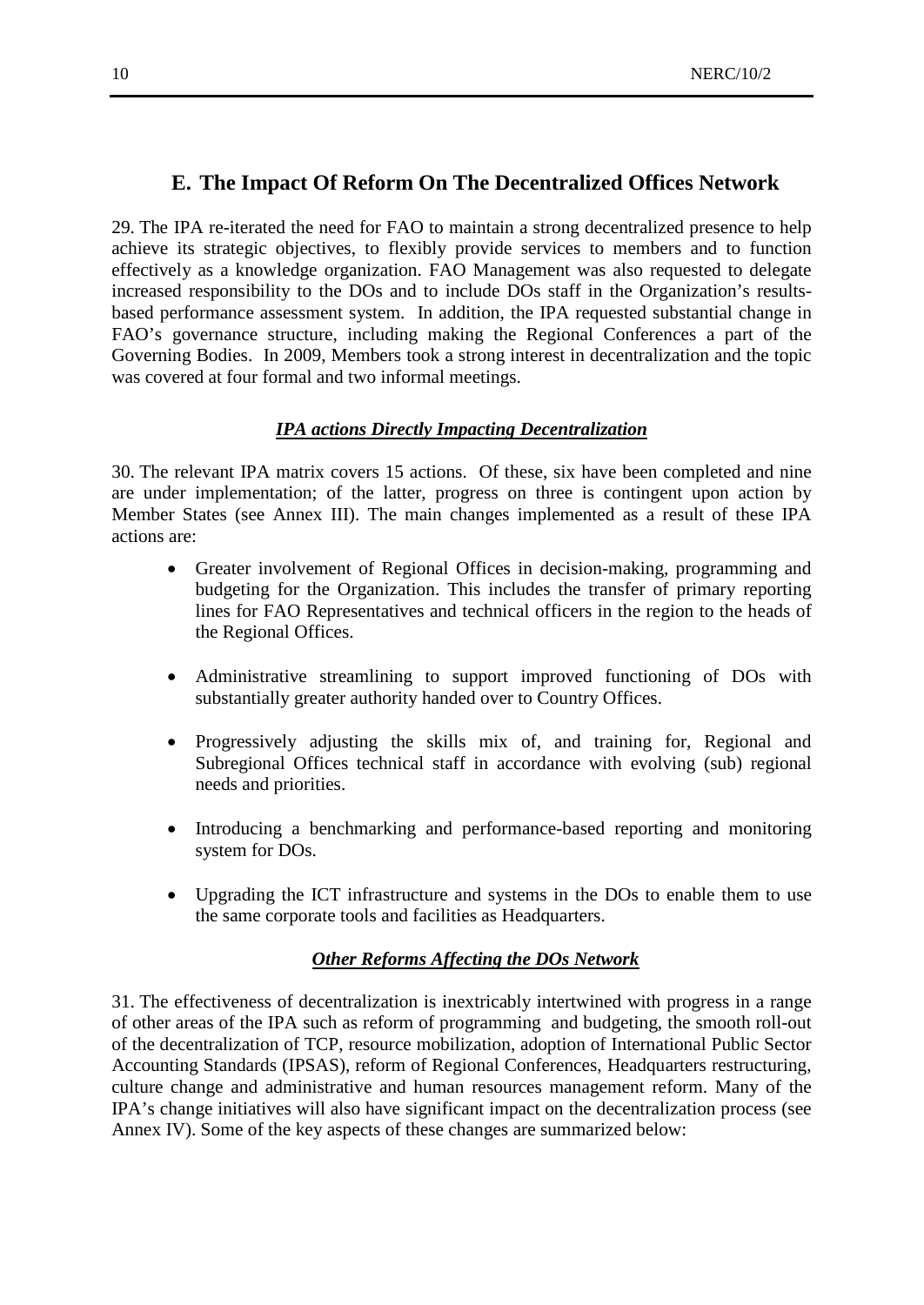- DOs will progressively assume a greater role in strategic planning, priority-setting and resource mobilization. They will also take active part in the progressive formulation and introduction of Impact Focus Areas which would facilitate the responsiveness of the Organization to decentralized priorities.
- The ability of DOs to quickly respond to country, subregional and regional needs will also be enhanced by decentralization of the Technical Cooperation Programme (TCP).
- The Organization will double the number of staff rotating between Headquarters and the DOs to ensure the flow of knowledge and expertise between offices, and enrich the experiences and knowledge of the staff.
- The enhanced responsibilities of the Regional Conference as a governing body of the Organization and a stronger articulation by the Regional Conferences of FAO's regional priority areas with agreed global strategic objectives.
- Enhanced partnerships will lead to greater potential for collaboration with regional organizations, better alignment of FAO's interventions with that of the other members of the UN country team and improved possibilities for engagement with national institutions and private sector entities.
- Continued reform of Human Resources policies, emphasizing improvements in performance evaluation and management, leadership training; management information reporting and improved support to restructuring; and streamlining initiatives.

In addition to the above IPA actions, the Secretariat is also preparing separate strategy documents on Capacity Development and Information and Knowledge Management which will improve the work of DOs in these areas.

## *Impact on Regional Offices*

32. An important change in FAO's decentralized structure is the strengthening of Regional Offices. Working as appropriate with Subregional Offices which are an integral part of the Regional Offices, Regional Offices have taken on new responsibilities for: (i) overseeing the Country Offices, including the management of resources of the FAO Representations (FAORs) network; (ii) managing the non-emergency TCP programme in the respective regions; (iii) leading the strategic planning, programming and budgeting process for the region; (iv) supervising regional technical officers; (v) organizing and servicing the strengthened Regional Conferences; (vi) leading partnerships, particularly with regional organizations; and (vii) supporting Country Offices on matters dealing with UN reforms. The CoC-IEE recommended to the 2009 Conference that funding of Regional Offices must be commensurate with their new responsibilities.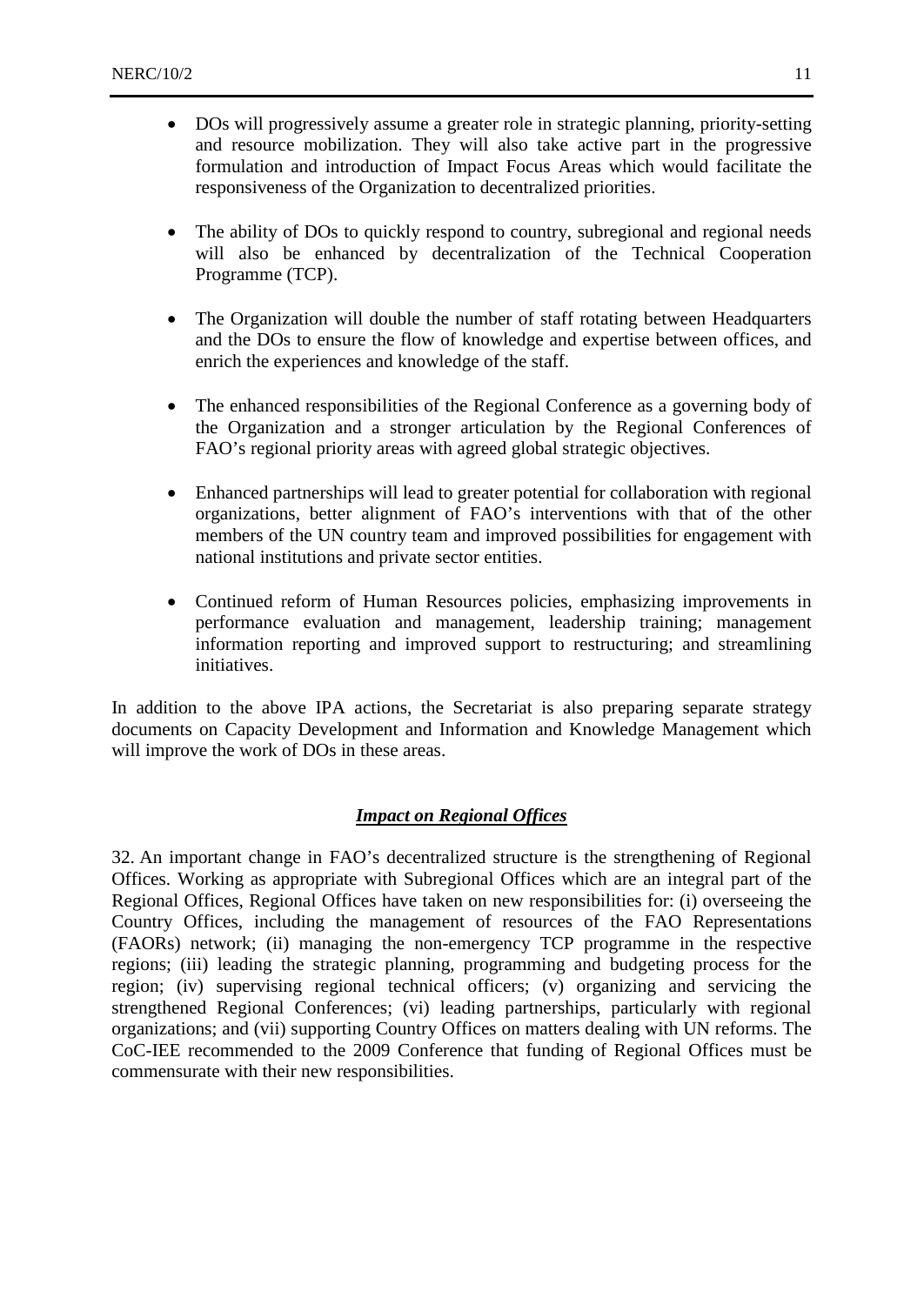## *Medium to Long-term Vision on the Structure and Functioning of FAO's Decentralized Offices Network*

33. IPA action item 3.84 requested Management to conduct a review of FAO's Country Office network on the basis of a number of specified criteria. The objective was to ensure that, at a minimum, the structural budget deficit for the network is eliminated through alternate forms of country presence. The analysis of the criteria done by the Management was discussed at four meetings of the CoC-IEE Working Groups in 2009. Despite intensive debate, consensus could not be reached on this subject. In the meantime, the CoC-IEE, and subsequently the Conference, agreed to address the structural budgetary deficit in the Country Offices network by removing the standard reduction for post vacancies (i.e. eliminating application of the Lapse Factor for the FAORs network budget), and endorsed interim measures proposed by Management consisting of: appointing Emergency Coordinators as Officers-in-Charge of FAORs, where feasible and with the agreement of donors; placing current FAO Representatives against vacant posts in the Regional and Subregional Offices; and out posting Regional and Subregional Technical Officers to serve additionally as FAO Representatives.

34. In this context, the CoC-IEE meetings in 2009, with endorsement by the Conference in November 2009, requested the Management to prepare for discussion at the Regional Conferences a medium- to long-term vision related to the structure and functioning of the DOs network, taking account of the IPA actions on decentralization. A draft document to that effect is provided as an Addendum for discussion by Regional Conferences. After receiving inputs from the Regional Conferences, Management will present in 2010 proposals to the relevant Governing Bodies for review and decision.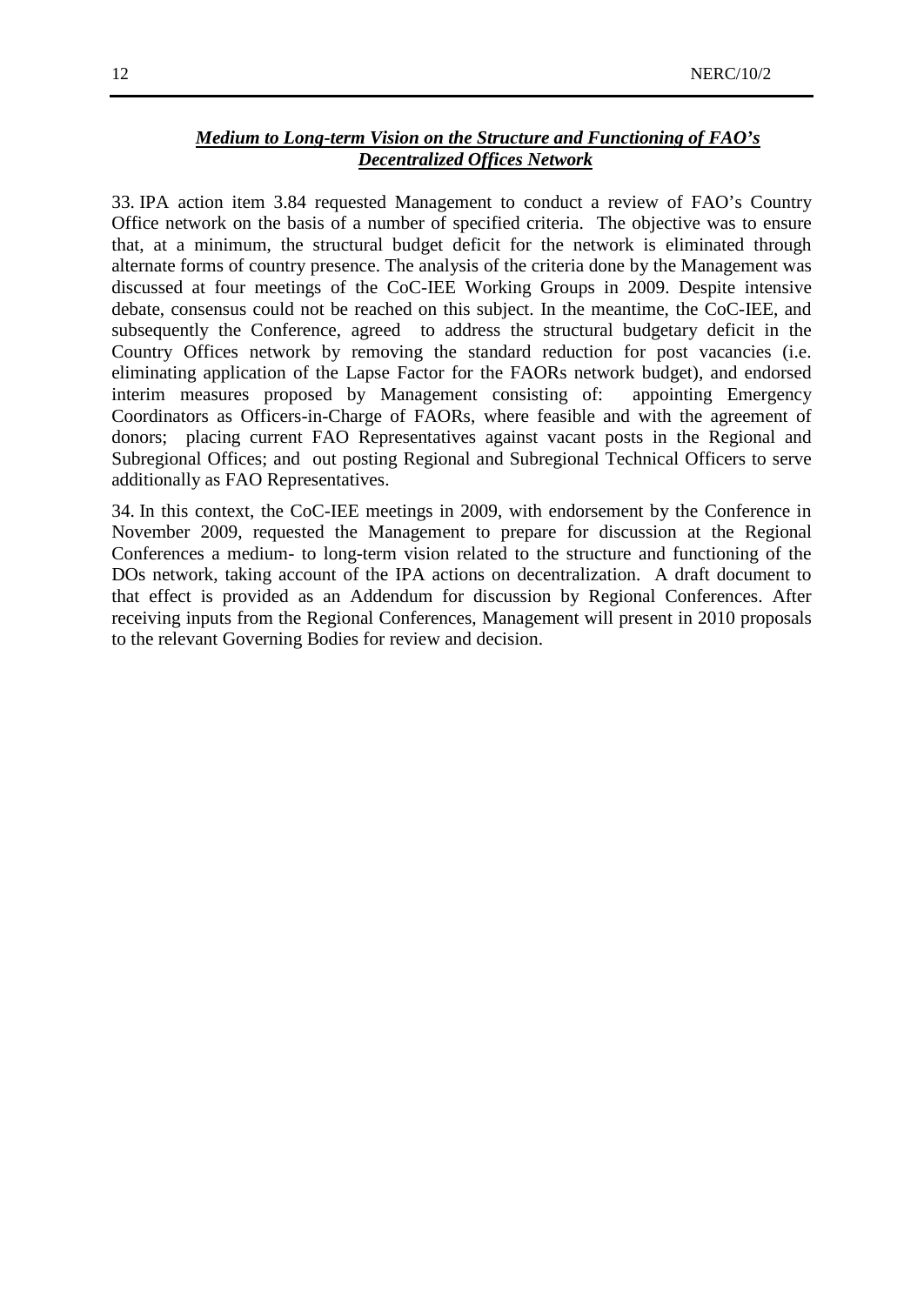#### Annex I

# **RESOLUTION 3/2009 Budgetary Appropriations 2010-11**

#### **THE CONFERENCE,**

**Having considered** the Director-General's Programme of Work and Budget;

**Emphasizing** the imperative of protecting the technical and economic programmes;

**Having considered** the proposed total net appropriation of USD 990,200,000 for the financial period 2010-11 at the 2008-09 rate of Euro 1= USD 1.36 which assumes US dollar and Euro expenditure equal to USD 431,550,000 and Euros 410,813,000;

**Having considered** that the above net appropriation is equivalent to USD 1,000,526,000 at the budget rate of Euro  $1 =$  USD 1.38 established for 2010-11 after translation of the Euro portion;

- 1. **Approves** the Programme of Work proposed by the Director-General for 2010-11 as follows:
	- a) Appropriations are voted at a rate of Euro  $1 =$  USD 1.38 for the following purposes:

| Chapter 1:                                       | A - Sustainable intensification of crop production                                                                                                             | 50,370,000    |  |  |
|--------------------------------------------------|----------------------------------------------------------------------------------------------------------------------------------------------------------------|---------------|--|--|
| Chapter 2:                                       | B - Increased sustainable livestock production                                                                                                                 | 32,566,000    |  |  |
| Chapter 3:                                       | C - Sustainable management and use of fisheries and aquaculture resources                                                                                      | 57,090,000    |  |  |
| Chapter 4:                                       | D - Improved quality and safety of food at all stages of the food chain                                                                                        | 25,337,000    |  |  |
| Chapter 5:                                       | E - Sustainable management of forests and trees                                                                                                                | 43,569,000    |  |  |
| Chapter 6:                                       | F - Sustainable management of land, water and genetic resources and<br>improved responses to global environmental challenges affecting food<br>and agriculture | 54,645,000    |  |  |
| Chapter 7:                                       | G - Enabling environment for markets to improve livelihoods<br>and rural development                                                                           | 41,612,000    |  |  |
| Chapter 8:                                       | H - Improved food security and better nutrition                                                                                                                | 60,509,000    |  |  |
| Chapter 9:                                       | I - Improved preparedness for, and effective response to, food and<br>agricultural threats and emergencies                                                     | 7,848,000     |  |  |
| Chapter 10:                                      | K - Gender equity in access to resources, goods, services and<br>decision-making in the rural areas                                                            | 10,284,000    |  |  |
| Chapter 11:                                      | L - Increased and more effective public and private investment in<br>agriculture and rural development                                                         | 38,643,000    |  |  |
| Chapter 12:                                      | X - Effective collaboration with Member States and stakeholders                                                                                                | 225,457,000   |  |  |
| Chapter 13:                                      | Y - Efficient and effective administration                                                                                                                     | 122,914,000   |  |  |
| Chapter 14:                                      | <b>FAOR Programme</b>                                                                                                                                          | 88,204,000    |  |  |
| Chapter 15:                                      | <b>Technical Cooperation Programme</b>                                                                                                                         | 111,694,000   |  |  |
| Chapter 16:                                      | Contingencies                                                                                                                                                  | 600,000       |  |  |
| Chapter 17:                                      | Capital Expenditure                                                                                                                                            | 27,118,000    |  |  |
| Chapter 18:                                      | Security Expenditure                                                                                                                                           | 24,866,000    |  |  |
| Unidentified further efficiency gains            |                                                                                                                                                                | (12,400,000)  |  |  |
| One-time savings                                 |                                                                                                                                                                | (10,400,000)  |  |  |
| <b>Total Appropriation (Net)</b>                 |                                                                                                                                                                | 1,000,526,000 |  |  |
| Chapter 19:<br>Transfer to Tax Equalization Fund |                                                                                                                                                                |               |  |  |
|                                                  | <b>Total Appropriation (Gross)</b><br>1,098,618,000                                                                                                            |               |  |  |

**USD**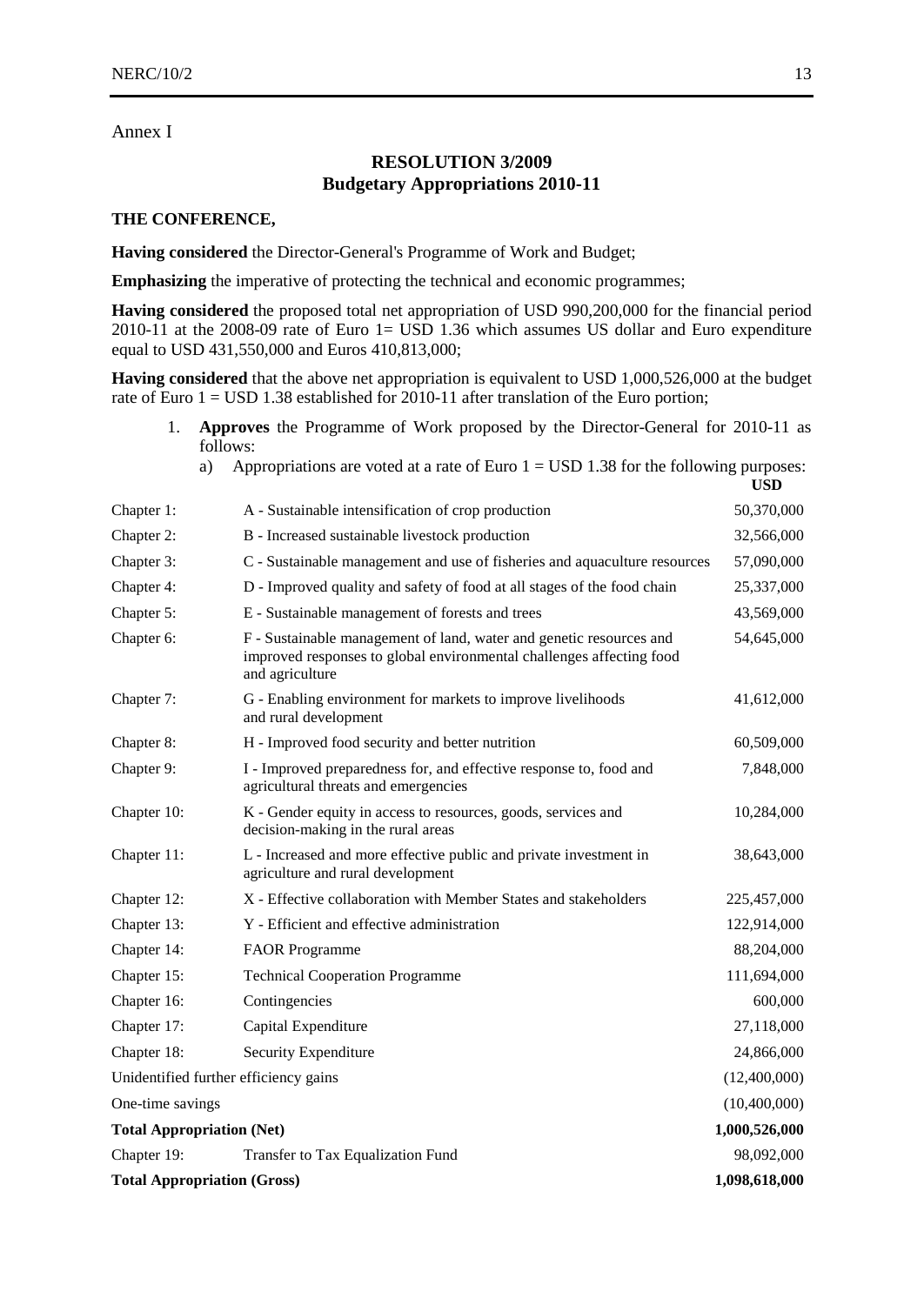- b) The appropriations (net) voted in paragraph (a) above include an amount of USD 39,600,000 to fund the implementation of the Immediate Plan of Action, comprising an estimated amount of USD 18,200,000 for net recurring costs and USD 21,400,000 for investment costs, as contained in the Report of the CoC-IEE to the FAO Conference on the Immediate Plan of Action for FAO Renewal (C 2009/7).
- c) The appropriations (net) voted in paragraph (a) above minus estimated Miscellaneous Income in the amount of USD 5,000,000, and minus USD 2,500,000 to be carried over from the 2008-09 biennium (see paragraph 2 below), shall be financed by assessed contributions from Member Nations of USD 993,026,000 to implement the Programme of Work.
- d) Such contributions shall be established in US dollars and Euro and shall consist of USD 424,050,000 and Euro 410,813,000. This takes into account a split of 43.1% US dollars and 56.9% Euro for the appropriations (net) and of 100% US dollars for Miscellaneous Income and the carry-over from the 2008-09 biennium.
- e) An additional amount of USD 14,100,000 shall also be financed by assessed contributions from Member Nations to fund the After-service Medical Coverage (ASMC) past service liability. The contributions shall be established in US dollars and Euro, taking into account a split of 32.6% US dollars and 67.4% Euro, and shall therefore amount to USD 4,597,000 and Euro 6,861,000.
- f) The total contributions due from Member Nations to implement the approved Programme of Work and to fund the amortization of ASMC shall amount to USD 428,647,000 and Euro 417,674,000. Such contributions due from Member Nations in 2010 and 2011 shall be paid in accordance with the scale of contributions adopted by the Conference at its Thirty-sixth Session.
- g) In establishing the actual amounts of contributions to be paid by individual Member Nations, a further amount shall be charged through the Tax Equalization Fund for any Member Nation that levies taxes on the salaries, emoluments and indemnities received by staff members from FAO and which are reimbursed to the staff members by the Organization. An estimate of USD 7,800,000 has been foreseen for this purpose.
- 2. **Authorizes** the Director-General to transfer any unspent balance up to USD 2,500,000 against the budgetary appropriation for 2008-09 from other budgetary chapters in favour of Chapter 17 (Capital Expenditure), with any unspent balance under Chapter 17 to be carried over to the next biennium in accordance with Financial Regulation 6.11. The precise amounts transferred will be reported by the Director-General to the Finance Committee Session in April 2010 in the final budgetary performance report for 2008-09.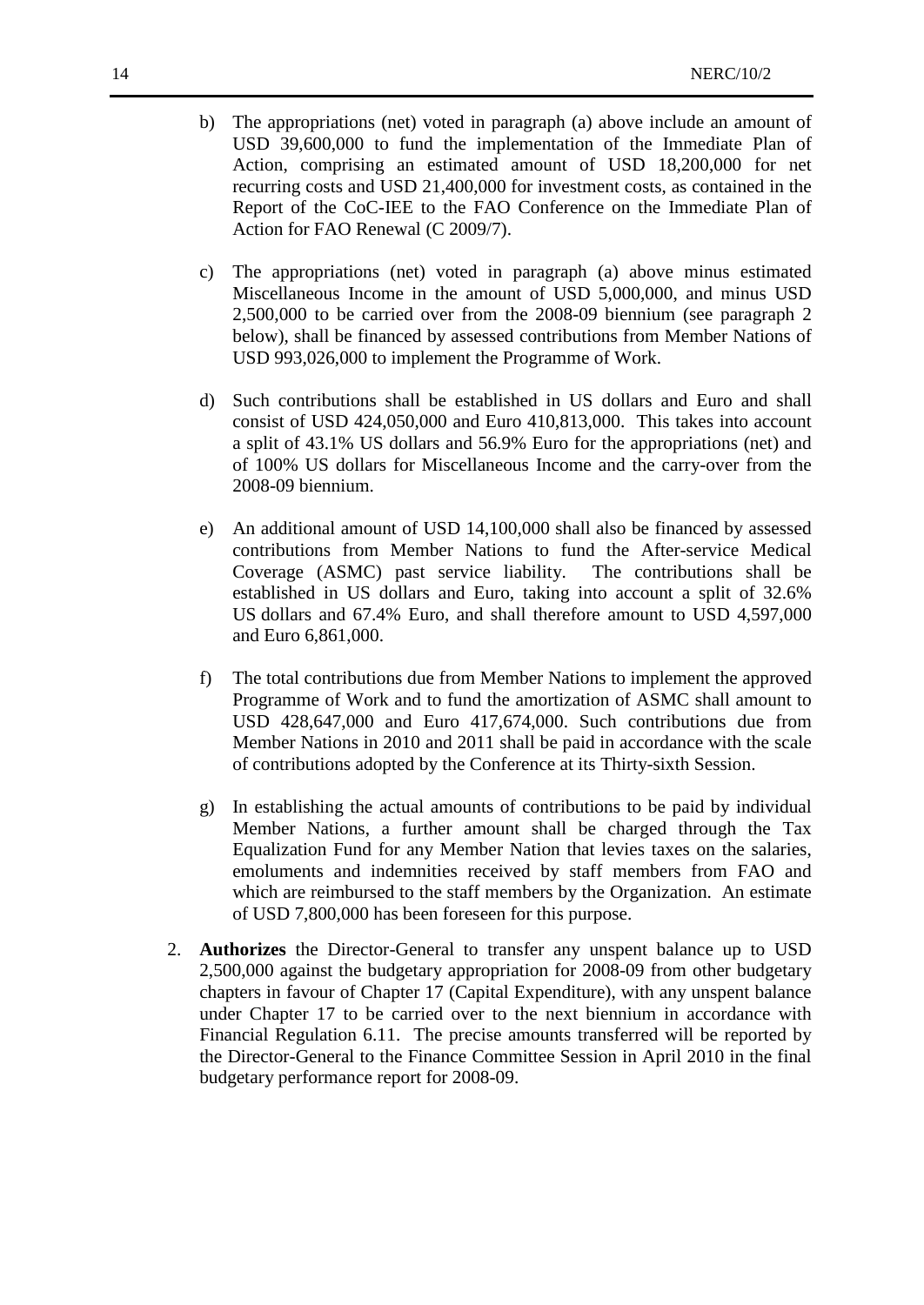- 3. **Requests** the Director-General to report to the Finance Committee on-going adjustments to the Programme of Work for unidentified further efficiency gains and one-time savings amounting to USD 22,800,000 referred to in paragraph 1(a) above which are currently not reflected in the chapter structure, noting that both within chapter transfers and transfers from one chapter to another required to implement the proposals will be handled in accordance with Financial Regulation 4.5.
- 4. **Encourages** Members to provide voluntary contributions to facilitate implementation of the unified Programme of Work under the Results Framework.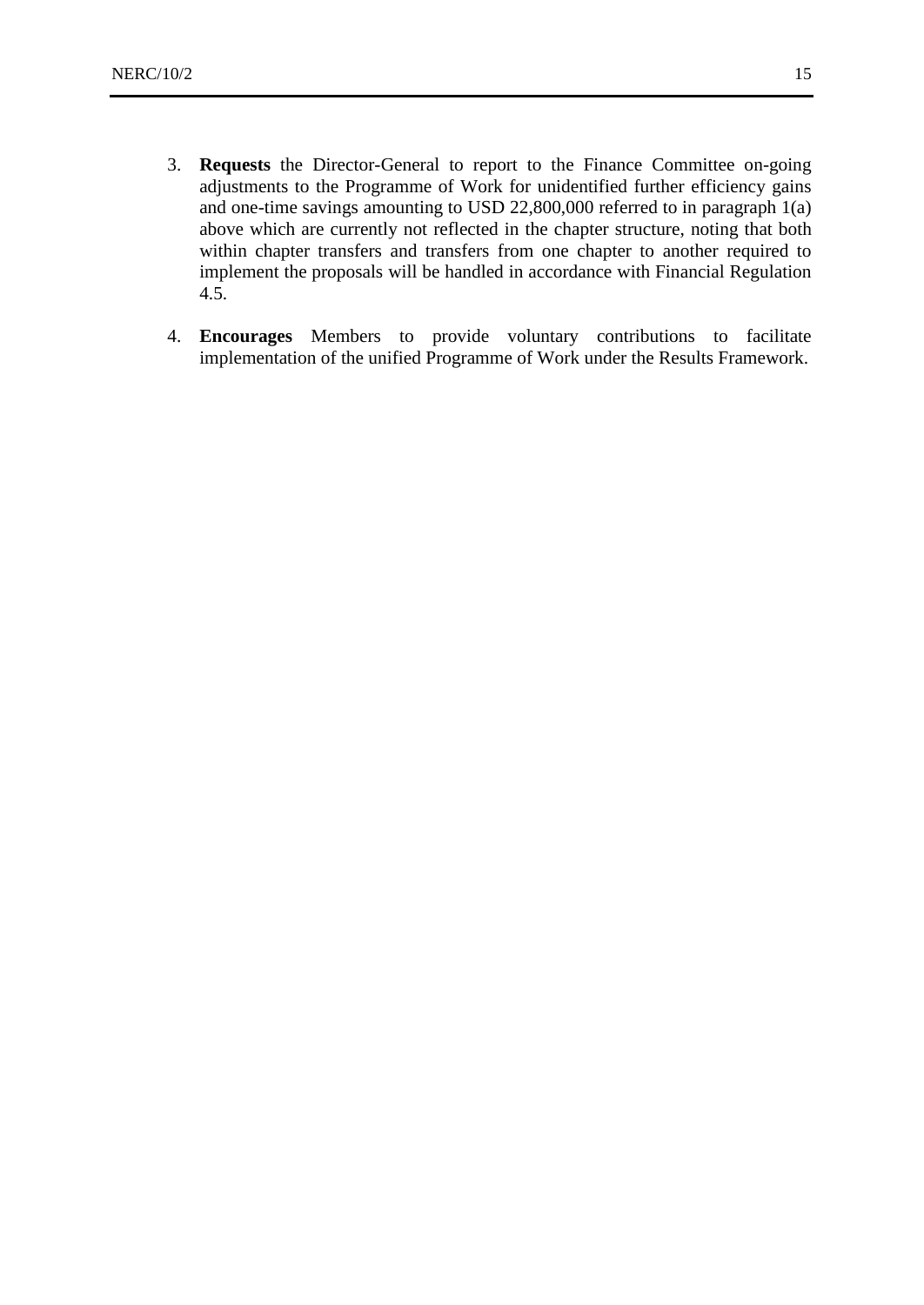#### Annex II

# **Reference list of the main amendments made by the Conference to the Basic Texts of the Organization for the implementation of the IPA**

- Regional Conferences
- New date of the Conference Session
- Reporting lines of the Technical Committees and the Regional Conferences
- Independent Chairperson of the Council
- Changes to functions of the Council
- Revised cycle of Programme and Budget preparation and of Governing Body sessions and elimination of the summary Programme of Work and Budget
- Programme Committee
- Finance Committee
- Committee on Constitutional and Legal Matters
- Committee on Commodity Problems
- Committee on Agriculture
- Committee on World Food Security
- Appointment of the Director-General
- Delegation of authority by the Director-General
- Appointment to the posts of Deputy Directors-General.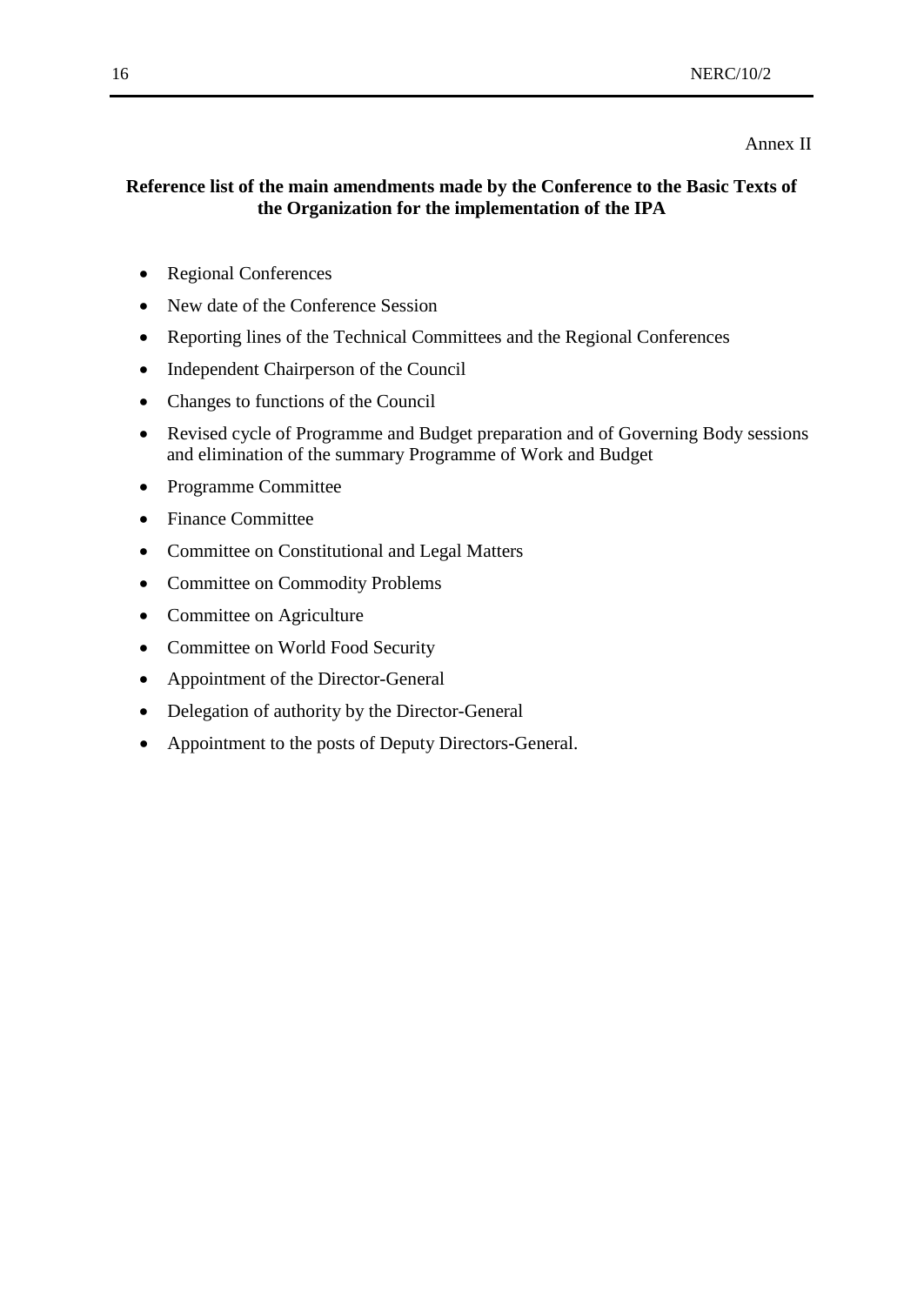# **Annex III. Status of IPA actions assigned to Project 6 on Decentralization**

| <b>IPA</b><br><b>Action</b> | <b>Deliverable</b>                                                                                                                                                                                                                                                                                                                      | <b>Status</b>  | <b>Comments</b>                                                                                                                                                                                 |
|-----------------------------|-----------------------------------------------------------------------------------------------------------------------------------------------------------------------------------------------------------------------------------------------------------------------------------------------------------------------------------------|----------------|-------------------------------------------------------------------------------------------------------------------------------------------------------------------------------------------------|
| 3.76                        | The Programme and Finance Committees will<br>support the Council in providing policy<br>oversight of all aspects of the Decentralization<br>including in particular the implementation of the<br>IPA.                                                                                                                                   | In<br>progress | During 2009, monitoring of decentralization issues was done by<br>the CoC-IEE.                                                                                                                  |
| 3.77                        | Organize Senior Management Meetings so that<br>ADGs/RRs can be present via video link.                                                                                                                                                                                                                                                  | Completed      | Activity ongoing                                                                                                                                                                                |
| 3.78                        | Transfer the primary reporting line<br>for<br>decentralized technical officers in the regional<br>offices to the ADGs/RRs, or where more<br>appropriate for subregional staff to, the<br>subregional coordinator                                                                                                                        | Completed      | The Director-General issued a Bulletin implementing the new<br>reporting lines.                                                                                                                 |
| 3.79                        | Fully involve ADGs/RRs in programming and<br>budgeting.                                                                                                                                                                                                                                                                                 | Completed      | The role of ADG/RRs in the preparation of the PWB/MTP 2010-<br>11 was considerably expanded and will continue to expand with<br>the preparation of the PWB 2012-13.                             |
| 3.80                        | Transfer budget and programme responsibility of<br>technical officers in the regional officer to the<br>ADG/RRs                                                                                                                                                                                                                         | Completed      | This was already realized in the preparation of the PWB/MTP<br>2010-11.                                                                                                                         |
| 3.81                        | Transfer primary responsibility for technical and<br>substantive aspects of supervising FAORs to the<br>ADG/RRs with, where appropriate, the reporting<br>line to the ADG through the sub-regional<br>coordinator. A unit in the office responsible for<br>operations will handle overall coordination,<br>liaison between regions etc. | Completed      | Primary responsibility for FAO Representatives has been<br>transferred to ADGs/RRs. The Office of Support to<br>Decentralization (OSD) has been set up to handle coordination,<br>liaison, etc. |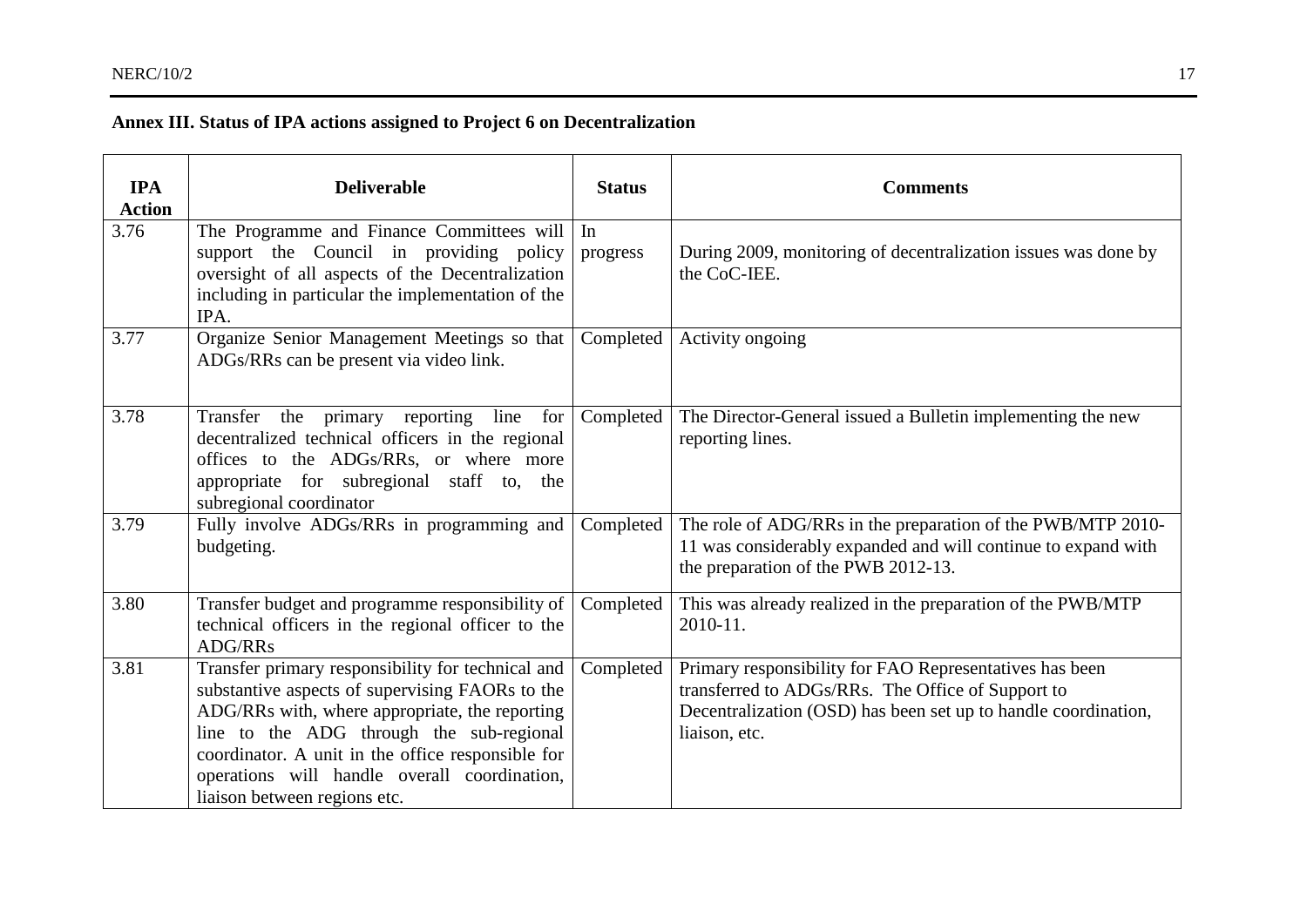| 3.82 | Revise delegated authorities to DOs and control<br>procedures                                                                                                           | In<br>Progress | Delegated authorities for procurement and letters of Agreement<br>have been revised and training is underway. Further delegations<br>are under preparation.                                                                                                                                                                                                                                                                                                                                                                                                                                                                                                                                                                                                                                                                                                                                                                                                                     |
|------|-------------------------------------------------------------------------------------------------------------------------------------------------------------------------|----------------|---------------------------------------------------------------------------------------------------------------------------------------------------------------------------------------------------------------------------------------------------------------------------------------------------------------------------------------------------------------------------------------------------------------------------------------------------------------------------------------------------------------------------------------------------------------------------------------------------------------------------------------------------------------------------------------------------------------------------------------------------------------------------------------------------------------------------------------------------------------------------------------------------------------------------------------------------------------------------------|
| 3.83 | Discontinue administrative responsibilities with<br>subregional offices to allow them to function<br>fully as technical support units to countries in<br>the subregion. | Completed      | SROs have no administrative responsibilities vis-à-vis country<br>offices.                                                                                                                                                                                                                                                                                                                                                                                                                                                                                                                                                                                                                                                                                                                                                                                                                                                                                                      |
| 3.84 | Rationalize coverage of Country Offices                                                                                                                                 | In<br>Progress | Four documents with a section on country coverage were<br>submitted to the CoC-IEE in 2009. No consensus was reached on<br>this subject and the Management was asked to prepare a medium-<br>to long-vision on the structure and functioning of the DOs<br>network. Meanwhile, the CoC-IEE, and subsequently the<br>Conference, agreed to address the structural budgetary deficit in<br>the Country Office network by removing the standard reduction<br>for post vacancies (i.e. eliminating application of the Lapse<br>Factor for the FAOR Network) budget, and endorsed interim<br>measures proposed by Management consisting of: appointing<br>Emergency Coordinators as Officers-in-Charge of FAORs, where<br>feasible and with the agreement of donors; placing current FAO<br>Representatives against vacant posts in Regional and Subregional<br>Offices; and outposting Regional and Subregional Technical<br>Officers to serve additionally as FAO Representatives. |
| 3.85 | Adjust composition of Regional Office and<br>Subregional Office staffing in line with priority<br>needs, reviewed in the light of UN system<br>offices                  | Completed      | The skills mix review was finalized and the results included in<br>the PWB 2010-2011. Changes will be implemented incrementally<br>in the course of the biennium. The skills mix will be reviewed<br>again in the context of the preparation of the PWB 2012-13                                                                                                                                                                                                                                                                                                                                                                                                                                                                                                                                                                                                                                                                                                                 |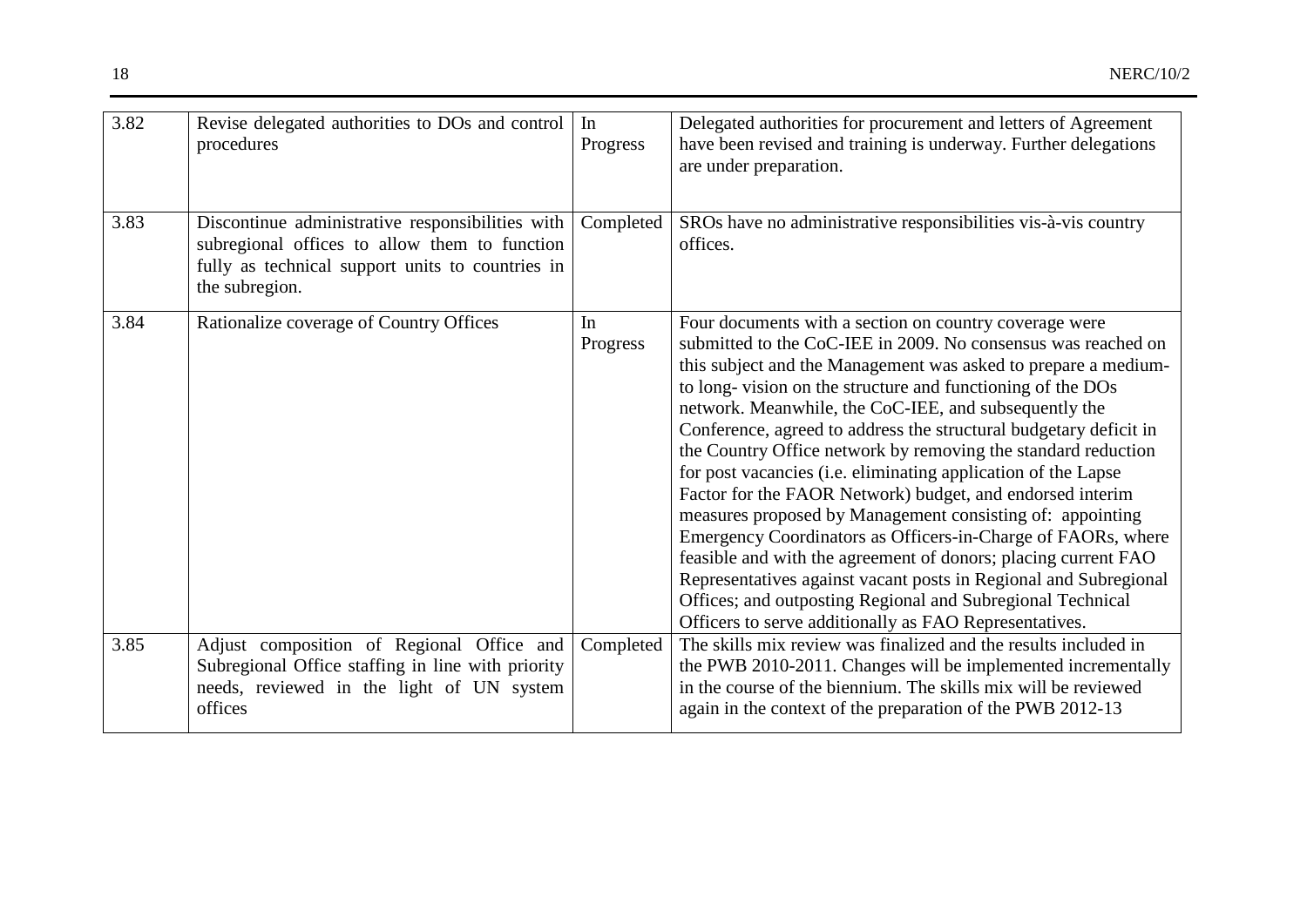| 3.86 | Clarify coverage of the Near East Regional<br>Office                                                                                                                                                                                                                  | In<br>Progress | A document was provided to the CoC-IEE in 2009 on this<br>subject. The CoC-IEE subsequently requested the Near-East<br>Regional Group to examine this issue.                                  |
|------|-----------------------------------------------------------------------------------------------------------------------------------------------------------------------------------------------------------------------------------------------------------------------|----------------|-----------------------------------------------------------------------------------------------------------------------------------------------------------------------------------------------|
| 3.87 | descriptions,<br>Redefine<br>job<br>profile<br>of<br>(including policy<br>competencies<br>competence)<br>recruitment<br>performance<br>and<br>appraisal<br>procedures (open competitive) for ADG/RRs,<br>Subregional<br>Coordinators<br>and<br>FAO<br>Representatives | In<br>Progress | Revised job profiles of FAO Reps, RRs and SRCs have been<br>prepared and reflected in recent Vacancy Announcements. A<br>further review of competencies will be undertaken by CSH and<br>OSD. |
| 3.88 | Introduce benchmarks and a performance-based<br>reporting and monitoring system for DOs.                                                                                                                                                                              | In<br>progress | Work is ongoing to define the new system and its relation to<br>Results-Based Management.                                                                                                     |
| 3.89 | Strengthen staff training                                                                                                                                                                                                                                             | In<br>progress | A new training strategy is under preparation.                                                                                                                                                 |
| 3.90 | Upgrade of ICT infrastructure and Information<br>Systems Functional Support for Decentralized<br>Offices                                                                                                                                                              | In<br>progress | Action has been taken to improve bandwidth in offices facing<br>problems. In addition, High Definition videoconferencing will be<br>introduced in HQ, Regional and Subregional locations.     |
| 3.95 | <b>OCD</b><br>Functions<br>Transfer<br>to<br>Regional/Subregional<br>Offices<br>and<br>to<br>a<br>coordination unit in the office responsible for<br>operations.                                                                                                      | Completed      | Transfer of relevant OCD functions to Regional Offices and to<br>the new unit (OSD) has been completed.                                                                                       |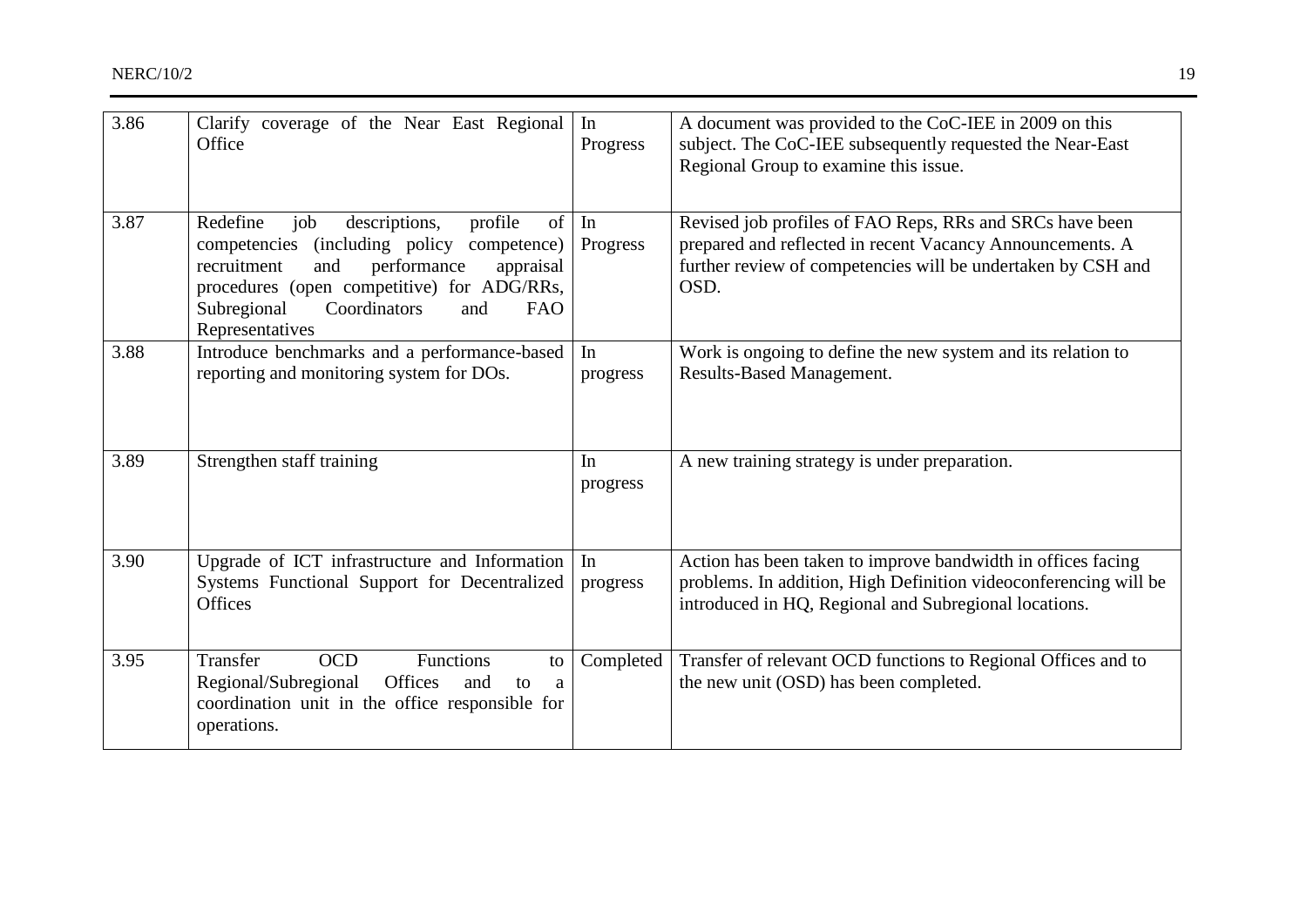| <b>IPA</b><br>action<br>items | Project<br><b>Number</b> | <b>IPA</b><br><b>Project/Item</b><br><b>Title</b> | <b>Items of relevance to Decentralization</b>                                                                                                                                                                    | <b>Status</b>                                                                                                                                               |
|-------------------------------|--------------------------|---------------------------------------------------|------------------------------------------------------------------------------------------------------------------------------------------------------------------------------------------------------------------|-------------------------------------------------------------------------------------------------------------------------------------------------------------|
| 2.52<br>to 2.55               |                          | Governing<br><b>Body Reform</b>                   | Amendments to the Basic Texts to change The Conference in November 2009 adopted<br>status, functions, reporting lines and work changes to the Basic Texts setting out new<br>methods of the Regional Conferences | responsibilities and ways of working of the<br>Regional Conferences. This will enhance the<br>influence of regional perspectives in FAO<br>decision making. |

# **Annex IV. Status of current IPA action items related to decentralization but not-assigned to IPA project 6.**

| $3.1$ to | Reform of        | Assessed contributions and extra-budgetary The PWB/MTP 2010-11 approved by the 2009     |                                              |
|----------|------------------|-----------------------------------------------------------------------------------------|----------------------------------------------|
| 3.11     | Programming,     | resources will be managed in a unified work Conference covered both assessed and extra- |                                              |
|          | <b>Budgeting</b> | programme. Programming and budgeting budgetary contributions and was based on           |                                              |
|          | and Results-     | documentation will be drawn up, reflecting a results-frameworks. The results-based      |                                              |
|          | Based            | results based hierarchy which will be monitored                                         | approach applies also to Regional and        |
|          | Management       | and evaluated for results.                                                              | Subregional Offices. Country Offices will be |
|          |                  |                                                                                         | introduced to this new way of programming in |
|          |                  |                                                                                         | the second half of 2010 through a pilot and  |
|          |                  |                                                                                         | then progressively during the rest of the    |
|          |                  |                                                                                         | biennium and 2012-13.                        |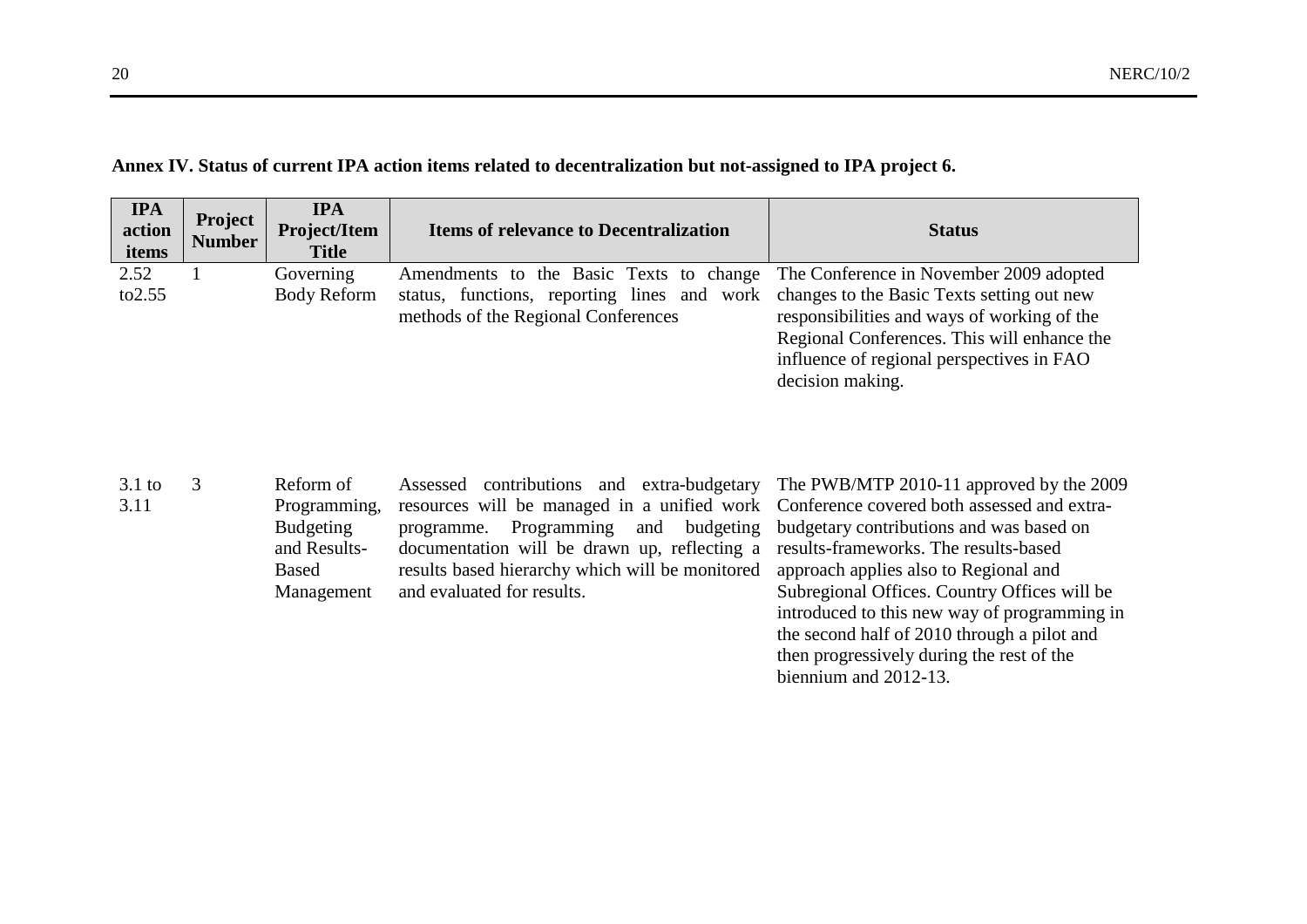| $3.12$ to<br>3.21    | $\overline{4}$ | Resource<br>Mobilization<br>and<br>Management  | The Resource Mobilization Strategy addresses<br>how assessed and extra-budgetary contributions<br>can be mobilized for agreed priorities in the<br>Strategic Objectives<br>to improve<br>so as<br>Governing Body oversight, increase<br>the<br>proportion of pooled or untied resources,<br>focus<br>impact<br>and reduce<br>increase<br>and<br>transaction costs. | The Strategy was approved by Conference in<br>November 2009 to start in 2010-11. It<br>comprises Impact Focus Areas (IFAs),<br>National Medium Term Priority Frameworks,<br>and regional and subregional areas of priority<br>action. Its implementation is part of the<br>medium-term planning process. It is still work<br>in progress and will be reviewed by the<br>Finance and Programme Committees during<br>2010-11. Seven IFAs have been endorsed<br>which will help to mobilize extra-budgetary<br>support for 45 of the 49 Organizational<br>Results. Redefinition of role of DOs in<br>resource mobilization is ongoing. This will<br>result in greater focus of resource mobilization<br>on those country, subregional and regional<br>priorities that relate to FAO's IFAs. |
|----------------------|----------------|------------------------------------------------|--------------------------------------------------------------------------------------------------------------------------------------------------------------------------------------------------------------------------------------------------------------------------------------------------------------------------------------------------------------------|------------------------------------------------------------------------------------------------------------------------------------------------------------------------------------------------------------------------------------------------------------------------------------------------------------------------------------------------------------------------------------------------------------------------------------------------------------------------------------------------------------------------------------------------------------------------------------------------------------------------------------------------------------------------------------------------------------------------------------------------------------------------------------------|
| 3.22<br>to3.29       | 5              | Technical<br>Cooperation<br>Programme<br>(TCP) | The responsibility for TCP allocations will be<br>assigned to ADGs/RRs, and at country level to<br><b>FAO</b> Representatives                                                                                                                                                                                                                                      | The transfer of responsibilities has been<br>completed. Guidelines have been prepared and<br>training has been provided in regional and<br>subregional locations                                                                                                                                                                                                                                                                                                                                                                                                                                                                                                                                                                                                                         |
| 3.104<br>to<br>3.118 | 8              | Partnerships                                   | Collaborative links need to be established with<br>partner institutions in support of shared goals.                                                                                                                                                                                                                                                                | A note on an organization-wide<br>strategy on partnerships was endorsed and its<br>implementation initiated. This will lead to<br>improved partnership with regional<br>organizations, better alignment of FAO<br>interventions with thhose of the other members<br>of the UN country team and enhanced<br>engagement with national institutions and<br>private sector entities.                                                                                                                                                                                                                                                                                                                                                                                                         |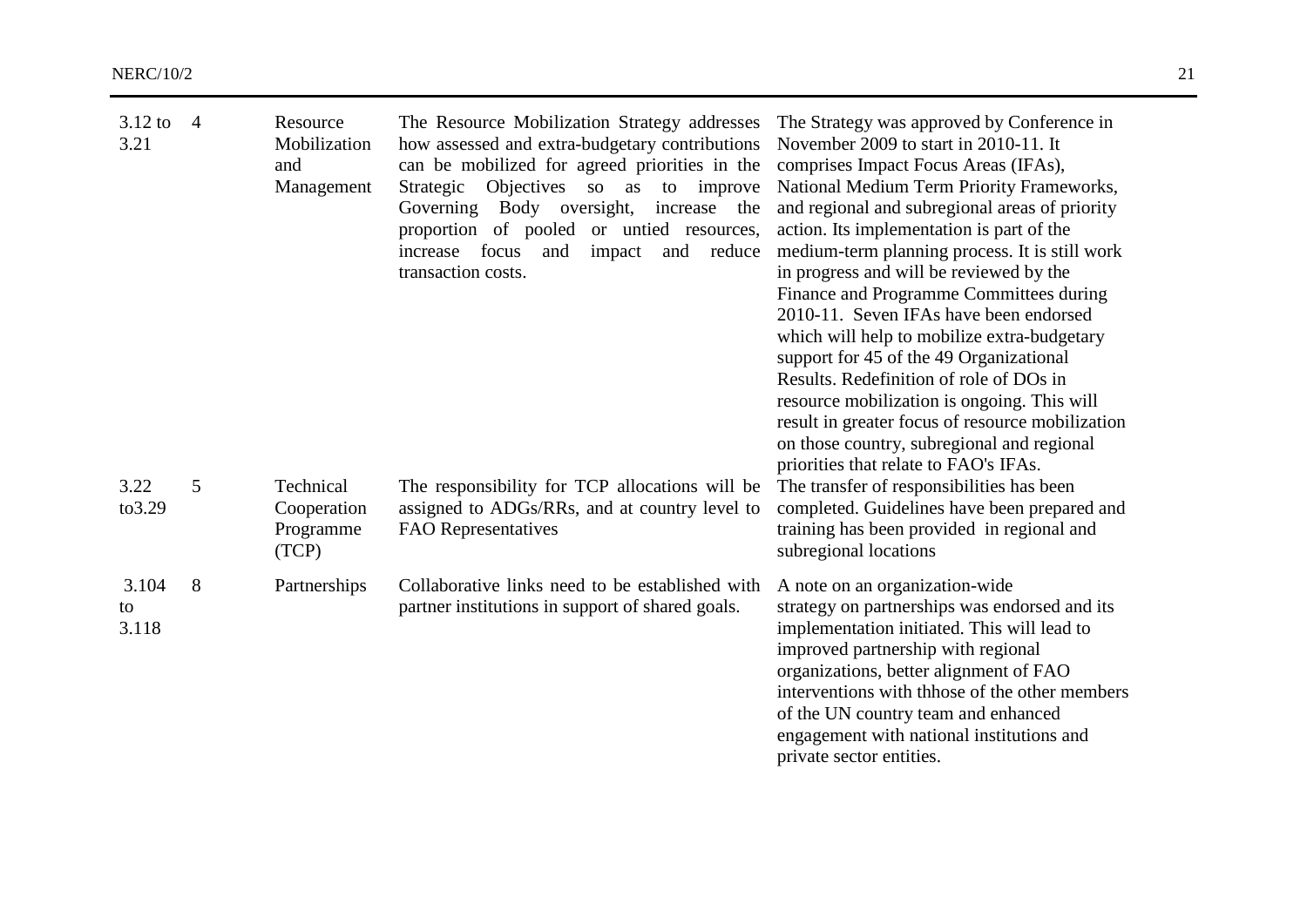| 3.38 to<br>3.41 | 9   | Reform of<br>administrative<br>and<br>management<br>systems | This project includes increasing the delegation<br>of authority for procurement, with a revision of<br>Manual Section 502, and streamlining the<br>authority for letters of agreement, with a<br>revision of Manual Section 507, to DOs.                                                                                                                                                                    | The revised Manual section was issued in late<br>2009 and implemented as of 1 January 2010.<br>With this the FAORs have doubled their<br>delegation of authority to procure locally. A<br>related Website has been launched and<br>guidelines provided. Training is ongoing and<br>will be finalized in 2010. As a result, DOs will<br>have greater leeway in their operations and<br>will be directly accountable. |
|-----------------|-----|-------------------------------------------------------------|-------------------------------------------------------------------------------------------------------------------------------------------------------------------------------------------------------------------------------------------------------------------------------------------------------------------------------------------------------------------------------------------------------------|---------------------------------------------------------------------------------------------------------------------------------------------------------------------------------------------------------------------------------------------------------------------------------------------------------------------------------------------------------------------------------------------------------------------|
| 3.42            | 11a | <b>IPSAS</b>                                                | Improvements are being made to the processes,<br>procedures and systems in the DOs to support<br>compliance with International Public Sector<br>Accounting Procedures (IPSAS). The new Field<br>Solution to replace the current Field Accounting<br>System (FAS) will support the needs of the<br>Decentralized Offices as regards the recording,<br>accounting and reporting of financial<br>transactions. | In line with the project plan, users from DOs<br>have been seconded to the IPSAS Project. A<br>User Survey among Country Offices was<br>carried out in December 2009. Analysis is<br>currently underway to indentify the technical<br>architecture.                                                                                                                                                                 |
| 3.30 to<br>3.32 | 13  | Culture<br>Change                                           | Establish a Culture Change Team, composed of<br>all location and grade groups, to develop and<br>implement an internal vision on FAO's culture.                                                                                                                                                                                                                                                             | The Culture Change Team was established and<br>it has developed a vision for the Organization<br>which was adopted on 5 November 2009. A<br>number of proposals for action were<br>developed by the Culture Change Team<br>covering i) Recognition and Rewards, ii)<br>Career Development and iii) Creating an<br>Inclusive Work Environment.                                                                       |